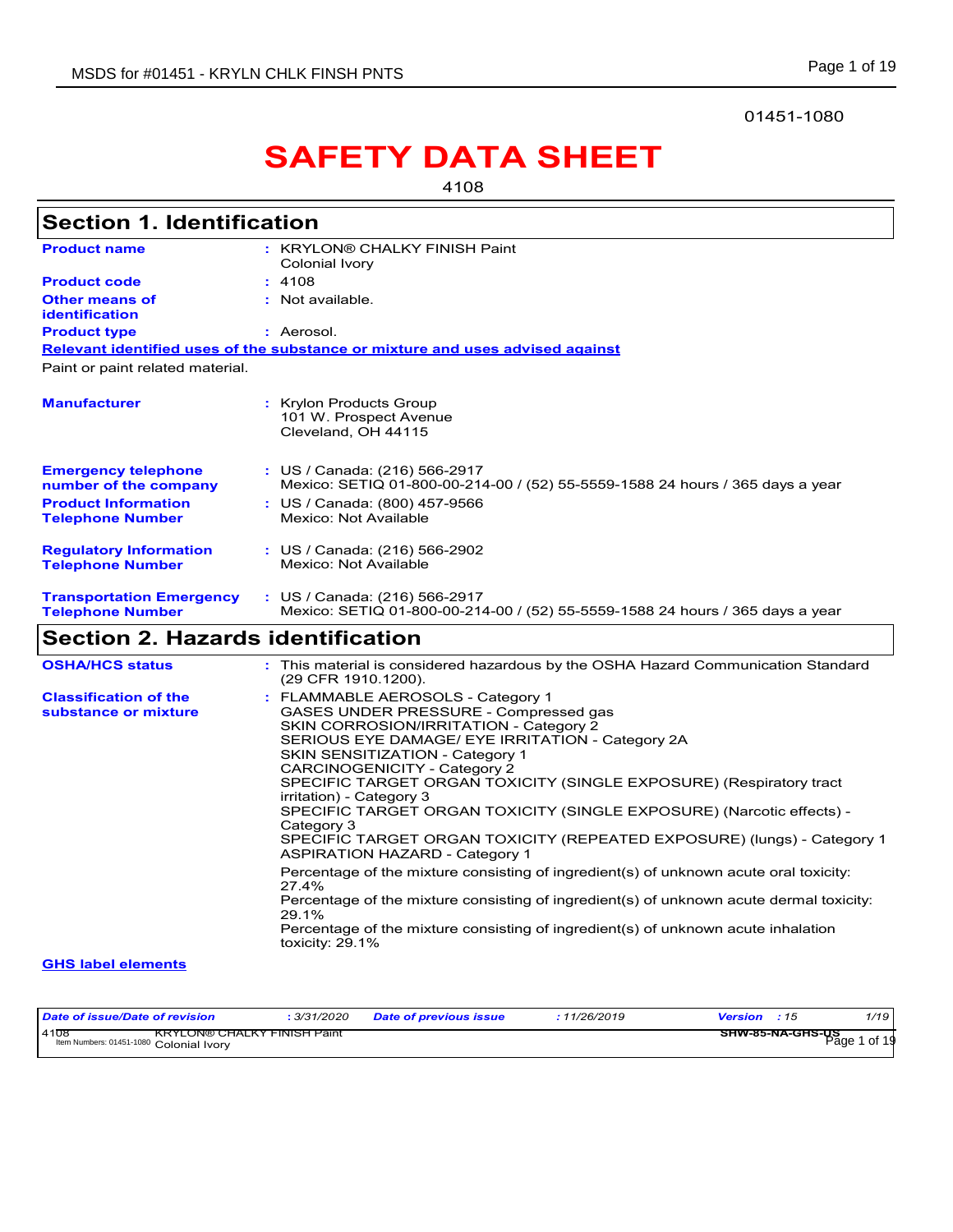## **Section 2. Hazards identification**

| <b>Hazard pictograms</b>                   |                                                                                                                                                                                                                                                                                                                                                                                                                                                                                                                                                                                                                                                                                          |
|--------------------------------------------|------------------------------------------------------------------------------------------------------------------------------------------------------------------------------------------------------------------------------------------------------------------------------------------------------------------------------------------------------------------------------------------------------------------------------------------------------------------------------------------------------------------------------------------------------------------------------------------------------------------------------------------------------------------------------------------|
| <b>Signal word</b>                         | : Danger                                                                                                                                                                                                                                                                                                                                                                                                                                                                                                                                                                                                                                                                                 |
| <b>Hazard statements</b>                   | : Extremely flammable aerosol.<br>Contains gas under pressure; may explode if heated.<br>Causes serious eye irritation.<br>Causes skin irritation.<br>May cause an allergic skin reaction.<br>Suspected of causing cancer.<br>May be fatal if swallowed and enters airways.<br>May cause respiratory irritation.<br>May cause drowsiness or dizziness.<br>Causes damage to organs through prolonged or repeated exposure. (lungs)                                                                                                                                                                                                                                                        |
| <b>Precautionary statements</b>            |                                                                                                                                                                                                                                                                                                                                                                                                                                                                                                                                                                                                                                                                                          |
| <b>General</b>                             | : Read label before use. Keep out of reach of children. If medical advice is needed,<br>have product container or label at hand.                                                                                                                                                                                                                                                                                                                                                                                                                                                                                                                                                         |
| <b>Prevention</b>                          | : Obtain special instructions before use. Do not handle until all safety precautions have<br>been read and understood. Wear protective gloves. Wear eye or face protection.<br>Wear protective clothing. Keep away from heat, hot surfaces, sparks, open flames and<br>other ignition sources. No smoking. Do not spray on an open flame or other ignition<br>source. Use only outdoors or in a well-ventilated area. Do not breathe dust or mist. Do<br>not eat, drink or smoke when using this product. Wash hands thoroughly after handling.<br>Contaminated work clothing must not be allowed out of the workplace. Pressurized<br>container: Do not pierce or burn, even after use. |
| <b>Response</b>                            | : Get medical attention if you feel unwell. IF exposed or concerned: Get medical<br>attention. IF INHALED: Remove person to fresh air and keep comfortable for breathing.<br>Call a POISON CENTER or physician if you feel unwell. IF SWALLOWED:<br>Immediately call a POISON CENTER or physician. Do NOT induce vomiting. IF ON<br>SKIN: Wash with plenty of soap and water. Wash contaminated clothing before reuse.<br>If skin irritation or rash occurs: Get medical attention. IF IN EYES: Rinse cautiously<br>with water for several minutes. Remove contact lenses, if present and easy to do.<br>Continue rinsing. If eye irritation persists: Get medical attention.            |
| <b>Storage</b>                             | : Store locked up. Protect from sunlight. Do not expose to temperatures exceeding 50<br>°C/122 °F. Store in a well-ventilated place.                                                                                                                                                                                                                                                                                                                                                                                                                                                                                                                                                     |
| <b>Disposal</b>                            | : Dispose of contents and container in accordance with all local, regional, national and<br>international regulations.                                                                                                                                                                                                                                                                                                                                                                                                                                                                                                                                                                   |
| <b>Supplemental label</b><br>elements      | DELAYED EFFECTS FROM LONG TERM OVEREXPOSURE. Contains solvents which<br>can cause permanent brain and nervous system damage. Intentional misuse by<br>deliberately concentrating and inhaling the contents can be harmful or fatal. WARNING:<br>This product contains chemicals known to the State of California to cause cancer and<br>birth defects or other reproductive harm.<br>Please refer to the SDS for additional information. Keep out of reach of children. Keep                                                                                                                                                                                                             |
|                                            | upright in a cool, dry place. Do not discard empty can in trash compactor.                                                                                                                                                                                                                                                                                                                                                                                                                                                                                                                                                                                                               |
| <b>Hazards not otherwise</b><br>classified | : DANGER: Rags, steel wool, other waste soaked with this product, and sanding residue<br>may spontaneously catch fire if improperly discarded. Immediately place rags, steel<br>wool, other waste soaked with this product, and sanding residue in a sealed, water-filled,<br>metal container. Dispose of in accordance with local fire regulations.                                                                                                                                                                                                                                                                                                                                     |

| Date of issue/Date of revision             | 3/31/2020 | <b>Date of previous issue</b> | 1/26/2019 | Version<br>.11   | 2/19         |
|--------------------------------------------|-----------|-------------------------------|-----------|------------------|--------------|
| 4108<br><b>KRYLON® CHALKY FINISH Paint</b> |           |                               |           | SHW-85-NA-GHS-US |              |
| Item Numbers: 01451-1080 Colonial Ivory    |           |                               |           |                  | Page 2 of 19 |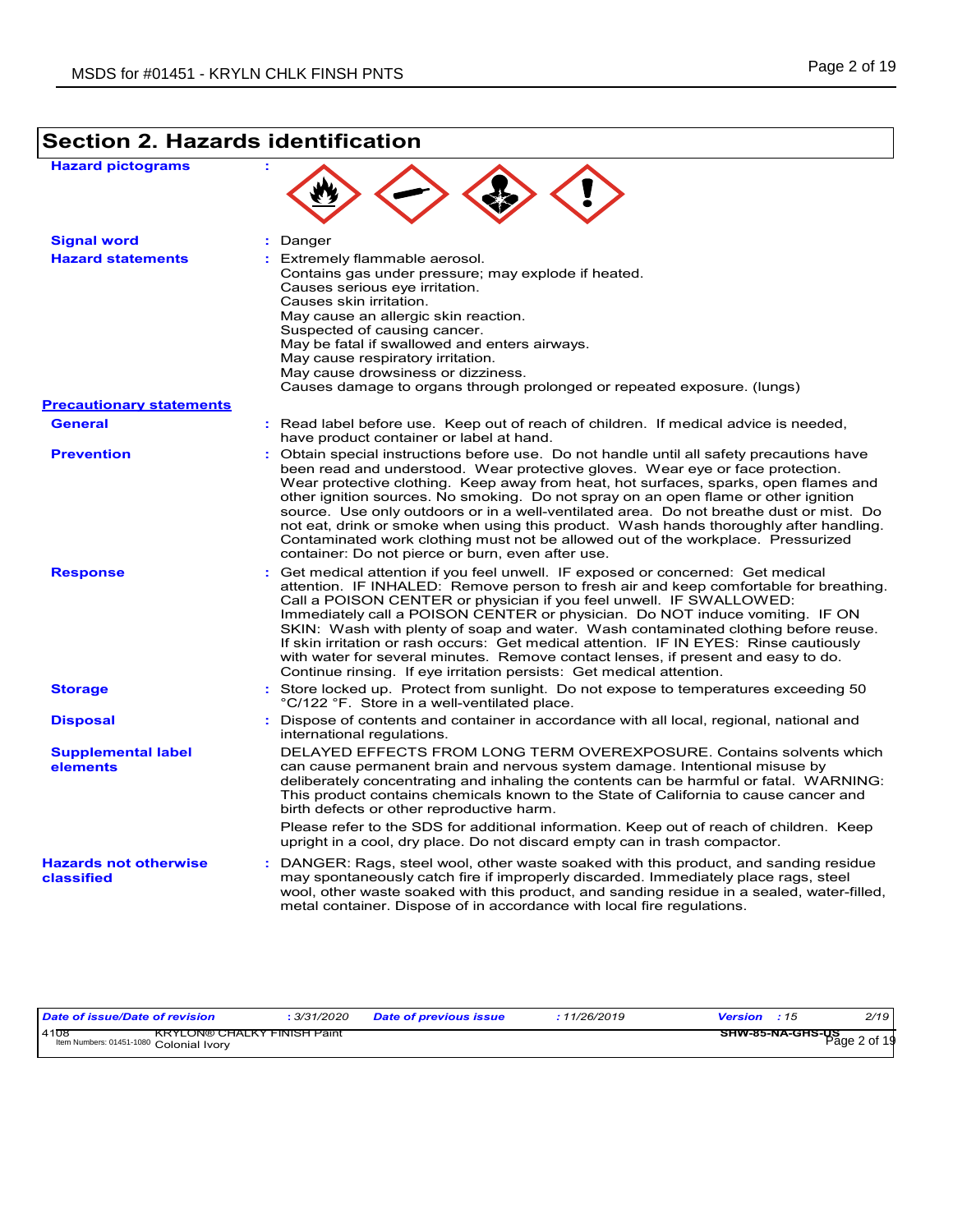## **Section 3. Composition/information on ingredients**

### **Substance/mixture**

**:** Mixture

#### **Other means of identification**

**:** Not available.

### **CAS number/other identifiers**

| <b>Ingredient name</b>            | % by weight | <b>CAS number</b> |
|-----------------------------------|-------------|-------------------|
| Propane                           | l≥10 - ≤25  | 74-98-6           |
| Acetone                           | $≥10 - ≤25$ | 67-64-1           |
| n-Butyl Acetate                   | l≥10 - ≤25  | 123-86-4          |
| Talc                              | l≥10 - ≤25  | 14807-96-6        |
| <b>Butane</b>                     | $\leq 10$   | 106-97-8          |
| Lt. Aliphatic Hydrocarbon Solvent | $\leq 10$   | 64742-89-8        |
| Titanium Dioxide                  | ≤10         | 13463-67-7        |
| Xylene, mixed isomers             | ≤3          | 1330-20-7         |
| Ethyl 3-Ethoxypropionate          | ≤3          | 763-69-9          |
| Ethylbenzene                      | $<$ 1       | $100 - 41 - 4$    |
| Unsaturated Fatty Acids           | $<$ 1       | 85711-46-2        |

Any concentration shown as a range is to protect confidentiality or is due to batch variation.

**There are no additional ingredients present which, within the current knowledge of the supplier and in the concentrations applicable, are classified as hazardous to health and hence require reporting in this section.**

**Occupational exposure limits, if available, are listed in Section 8.**

### **Section 4. First aid measures**

### **Description of necessary first aid measures**

| <b>Eye contact</b>  | : Immediately flush eyes with plenty of water, occasionally lifting the upper and lower<br>eyelids. Check for and remove any contact lenses. Continue to rinse for at least 10<br>minutes. Get medical attention.                                                                                                                                                                                                                                                                                                                                                                                                                                                                                                                                                                                                                               |
|---------------------|-------------------------------------------------------------------------------------------------------------------------------------------------------------------------------------------------------------------------------------------------------------------------------------------------------------------------------------------------------------------------------------------------------------------------------------------------------------------------------------------------------------------------------------------------------------------------------------------------------------------------------------------------------------------------------------------------------------------------------------------------------------------------------------------------------------------------------------------------|
| <b>Inhalation</b>   | : Remove victim to fresh air and keep at rest in a position comfortable for breathing. If it<br>is suspected that fumes are still present, the rescuer should wear an appropriate mask<br>or self-contained breathing apparatus. If not breathing, if breathing is irregular or if<br>respiratory arrest occurs, provide artificial respiration or oxygen by trained personnel. It<br>may be dangerous to the person providing aid to give mouth-to-mouth resuscitation.<br>Get medical attention. If necessary, call a poison center or physician. If unconscious,<br>place in recovery position and get medical attention immediately. Maintain an open<br>airway. Loosen tight clothing such as a collar, tie, belt or waistband.                                                                                                            |
| <b>Skin contact</b> | : Wash with plenty of soap and water. Remove contaminated clothing and shoes. Wash<br>contaminated clothing thoroughly with water before removing it, or wear gloves.<br>Continue to rinse for at least 10 minutes. Get medical attention. In the event of any<br>complaints or symptoms, avoid further exposure. Wash clothing before reuse. Clean<br>shoes thoroughly before reuse.                                                                                                                                                                                                                                                                                                                                                                                                                                                           |
| <b>Ingestion</b>    | : Get medical attention immediately. Call a poison center or physician. Wash out mouth<br>with water. Remove dentures if any. Remove victim to fresh air and keep at rest in a<br>position comfortable for breathing. If material has been swallowed and the exposed<br>person is conscious, give small quantities of water to drink. Stop if the exposed person<br>feels sick as vomiting may be dangerous. Aspiration hazard if swallowed. Can enter<br>lungs and cause damage. Do not induce vomiting. If vomiting occurs, the head should<br>be kept low so that vomit does not enter the lungs. Never give anything by mouth to an<br>unconscious person. If unconscious, place in recovery position and get medical<br>attention immediately. Maintain an open airway. Loosen tight clothing such as a collar,<br>tie, belt or waistband. |

### **Most important symptoms/effects, acute and delayed Potential acute health effects**

| Date of issue/Date of revision                                                        | 3/31/2020 | <b>Date of previous issue</b> | : 11/26/2019 | <b>Version</b> : 15              | 3/19 |
|---------------------------------------------------------------------------------------|-----------|-------------------------------|--------------|----------------------------------|------|
| 4108<br><b>KRYLON® CHALKY FINISH Paint</b><br>Item Numbers: 01451-1080 Colonial Ivory |           |                               |              | SHW-85-NA-GHS-US<br>Page 3 of 19 |      |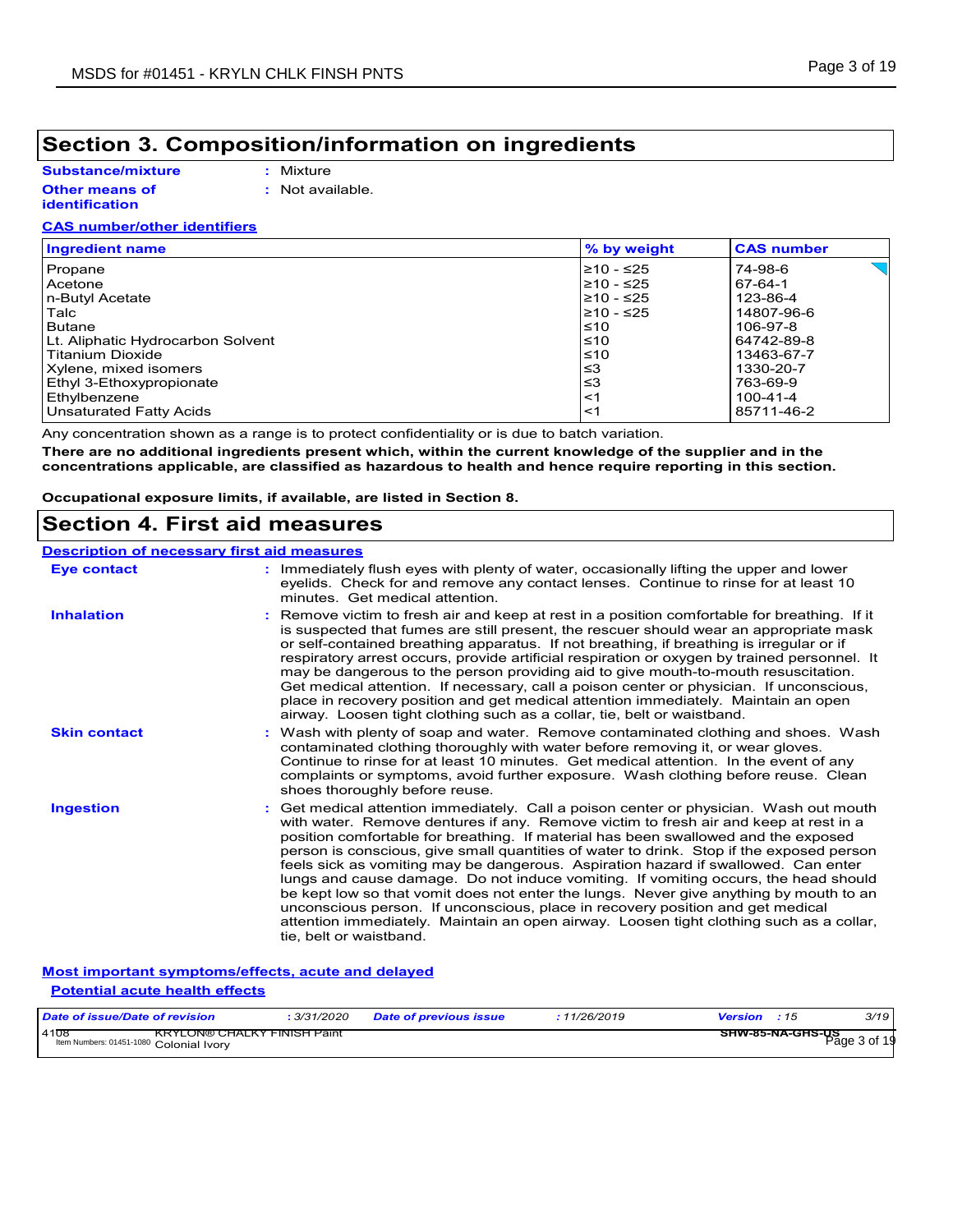| <b>Eye contact</b>                  | : Causes serious eye irritation.                                                                                                                                                                                                                                                                                                                                                                                |
|-------------------------------------|-----------------------------------------------------------------------------------------------------------------------------------------------------------------------------------------------------------------------------------------------------------------------------------------------------------------------------------------------------------------------------------------------------------------|
| <b>Inhalation</b>                   | : Can cause central nervous system (CNS) depression. May cause drowsiness or<br>dizziness. May cause respiratory irritation.                                                                                                                                                                                                                                                                                    |
| <b>Skin contact</b>                 | : Causes skin irritation. May cause an allergic skin reaction.                                                                                                                                                                                                                                                                                                                                                  |
| <b>Ingestion</b>                    | Can cause central nervous system (CNS) depression. May be fatal if swallowed and<br>enters airways.                                                                                                                                                                                                                                                                                                             |
| <b>Over-exposure signs/symptoms</b> |                                                                                                                                                                                                                                                                                                                                                                                                                 |
| <b>Eye contact</b>                  | : Adverse symptoms may include the following:<br>pain or irritation<br>watering<br>redness                                                                                                                                                                                                                                                                                                                      |
| <b>Inhalation</b>                   | Adverse symptoms may include the following:<br>respiratory tract irritation<br>coughing<br>nausea or vomiting<br>headache<br>drowsiness/fatigue<br>dizziness/vertigo<br>unconsciousness                                                                                                                                                                                                                         |
| <b>Skin contact</b>                 | : Adverse symptoms may include the following:<br>irritation<br>redness                                                                                                                                                                                                                                                                                                                                          |
| <b>Ingestion</b>                    | : Adverse symptoms may include the following:<br>nausea or vomiting                                                                                                                                                                                                                                                                                                                                             |
|                                     | Indication of immediate medical attention and special treatment needed, if necessary                                                                                                                                                                                                                                                                                                                            |
| <b>Notes to physician</b>           | : Treat symptomatically. Contact poison treatment specialist immediately if large<br>quantities have been ingested or inhaled.                                                                                                                                                                                                                                                                                  |
| <b>Specific treatments</b>          | : No specific treatment.                                                                                                                                                                                                                                                                                                                                                                                        |
| <b>Protection of first-aiders</b>   | : No action shall be taken involving any personal risk or without suitable training. If it is<br>suspected that fumes are still present, the rescuer should wear an appropriate mask or<br>self-contained breathing apparatus. It may be dangerous to the person providing aid to<br>give mouth-to-mouth resuscitation. Wash contaminated clothing thoroughly with water<br>before removing it, or wear gloves. |

## **Section 4. First aid measures**

**See toxicological information (Section 11)**

## **Section 5. Fire-fighting measures**

| <b>Extinguishing media</b>                           |                                                                                                                                                                                                                                                                                                                                                                                                                                                       |
|------------------------------------------------------|-------------------------------------------------------------------------------------------------------------------------------------------------------------------------------------------------------------------------------------------------------------------------------------------------------------------------------------------------------------------------------------------------------------------------------------------------------|
| <b>Suitable extinguishing</b><br>media               | : Use an extinguishing agent suitable for the surrounding fire.                                                                                                                                                                                                                                                                                                                                                                                       |
| Unsuitable extinguishing<br>media                    | : None known.                                                                                                                                                                                                                                                                                                                                                                                                                                         |
| <b>Specific hazards arising</b><br>from the chemical | : Extremely flammable aerosol. Runoff to sewer may create fire or explosion hazard. In<br>a fire or if heated, a pressure increase will occur and the container may burst, with the<br>risk of a subsequent explosion. Gas may accumulate in low or confined areas or travel<br>a considerable distance to a source of ignition and flash back, causing fire or explosion.<br>Bursting aerosol containers may be propelled from a fire at high speed. |

| Date of issue/Date of revision                                                        | : 3/31/2020 | <b>Date of previous issue</b> | 11/26/2019 | <b>Version</b> : 15 | 4/19         |
|---------------------------------------------------------------------------------------|-------------|-------------------------------|------------|---------------------|--------------|
| 4108<br><b>KRYLON® CHALKY FINISH Paint</b><br>Item Numbers: 01451-1080 Colonial Ivory |             |                               |            | SHW-85-NA-GHS-US    | Page 4 of 19 |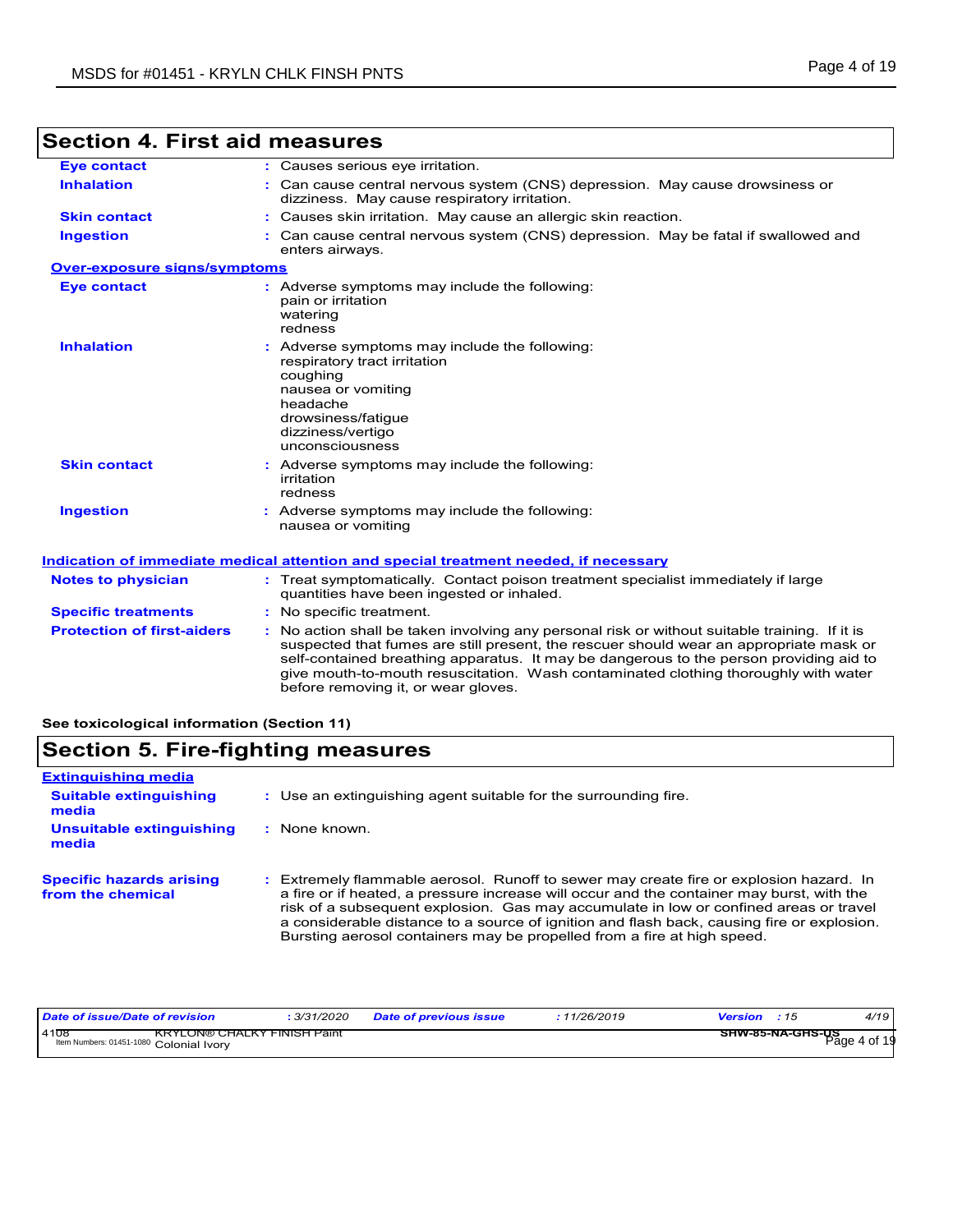## **Section 5. Fire-fighting measures**

| <b>Hazardous thermal</b><br>decomposition products       | Decomposition products may include the following materials:<br>carbon dioxide<br>carbon monoxide<br>metal oxide/oxides                                                                                                                                                                                                      |
|----------------------------------------------------------|-----------------------------------------------------------------------------------------------------------------------------------------------------------------------------------------------------------------------------------------------------------------------------------------------------------------------------|
| <b>Special protective actions</b><br>for fire-fighters   | Promptly isolate the scene by removing all persons from the vicinity of the incident if<br>there is a fire. No action shall be taken involving any personal risk or without suitable<br>training. Move containers from fire area if this can be done without risk. Use water<br>spray to keep fire-exposed containers cool. |
| <b>Special protective</b><br>equipment for fire-fighters | Fire-fighters should wear appropriate protective equipment and self-contained breathing<br>apparatus (SCBA) with a full face-piece operated in positive pressure mode.                                                                                                                                                      |

### **Section 6. Accidental release measures**

### **Personal precautions, protective equipment and emergency procedures**

| For non-emergency<br>personnel                               |     | : No action shall be taken involving any personal risk or without suitable training.<br>Evacuate surrounding areas. Keep unnecessary and unprotected personnel from<br>entering. In the case of aerosols being ruptured, care should be taken due to the rapid<br>escape of the pressurized contents and propellant. If a large number of containers are<br>ruptured, treat as a bulk material spillage according to the instructions in the clean-up<br>section. Do not touch or walk through spilled material. Shut off all ignition sources. No<br>flares, smoking or flames in hazard area. Avoid breathing vapor or mist. Provide<br>adequate ventilation. Wear appropriate respirator when ventilation is inadequate. Put<br>on appropriate personal protective equipment. |  |  |  |
|--------------------------------------------------------------|-----|----------------------------------------------------------------------------------------------------------------------------------------------------------------------------------------------------------------------------------------------------------------------------------------------------------------------------------------------------------------------------------------------------------------------------------------------------------------------------------------------------------------------------------------------------------------------------------------------------------------------------------------------------------------------------------------------------------------------------------------------------------------------------------|--|--|--|
| For emergency responders                                     | -11 | If specialized clothing is required to deal with the spillage, take note of any information in<br>Section 8 on suitable and unsuitable materials. See also the information in "For non-<br>emergency personnel".                                                                                                                                                                                                                                                                                                                                                                                                                                                                                                                                                                 |  |  |  |
| <b>Environmental precautions</b>                             |     | : Avoid dispersal of spilled material and runoff and contact with soil, waterways, drains<br>and sewers. Inform the relevant authorities if the product has caused environmental<br>pollution (sewers, waterways, soil or air).                                                                                                                                                                                                                                                                                                                                                                                                                                                                                                                                                  |  |  |  |
| <b>Methods and materials for containment and cleaning up</b> |     |                                                                                                                                                                                                                                                                                                                                                                                                                                                                                                                                                                                                                                                                                                                                                                                  |  |  |  |
| <b>Small spill</b>                                           |     | : Stop leak if without risk. Move containers from spill area. Use spark-proof tools and<br>explosion-proof equipment. Dilute with water and mop up if water-soluble. Alternatively,<br>or if water-insoluble, absorb with an inert dry material and place in an appropriate waste<br>disposal container. Dispose of via a licensed waste disposal contractor.                                                                                                                                                                                                                                                                                                                                                                                                                    |  |  |  |
| <b>Large spill</b>                                           |     | Stop leak if without risk. Move containers from spill area. Use spark-proof tools and<br>explosion-proof equipment. Approach release from upwind. Prevent entry into sewers,<br>water courses, basements or confined areas. Wash spillages into an effluent treatment<br>plant or proceed as follows. Contain and collect spillage with non-combustible,<br>absorbent material e.g. sand, earth, vermiculite or diatomaceous earth and place in<br>container for disposal according to local regulations (see Section 13). Dispose of via a<br>licensed waste disposal contractor. Contaminated absorbent material may pose the                                                                                                                                                  |  |  |  |

## **Section 7. Handling and storage**

**Precautions for safe handling**

| Date of issue/Date of revision                                                        | 3/31/2020 | <b>Date of previous issue</b> | 11/26/2019 | Version<br>: 15  | 5/19         |
|---------------------------------------------------------------------------------------|-----------|-------------------------------|------------|------------------|--------------|
| 4108<br><b>KRYLON® CHALKY FINISH Paint</b><br>Item Numbers: 01451-1080 Colonial Ivory |           |                               |            | SHW-85-NA-GHS-US | Page 5 of 19 |

information and Section 13 for waste disposal.

same hazard as the spilled product. Note: see Section 1 for emergency contact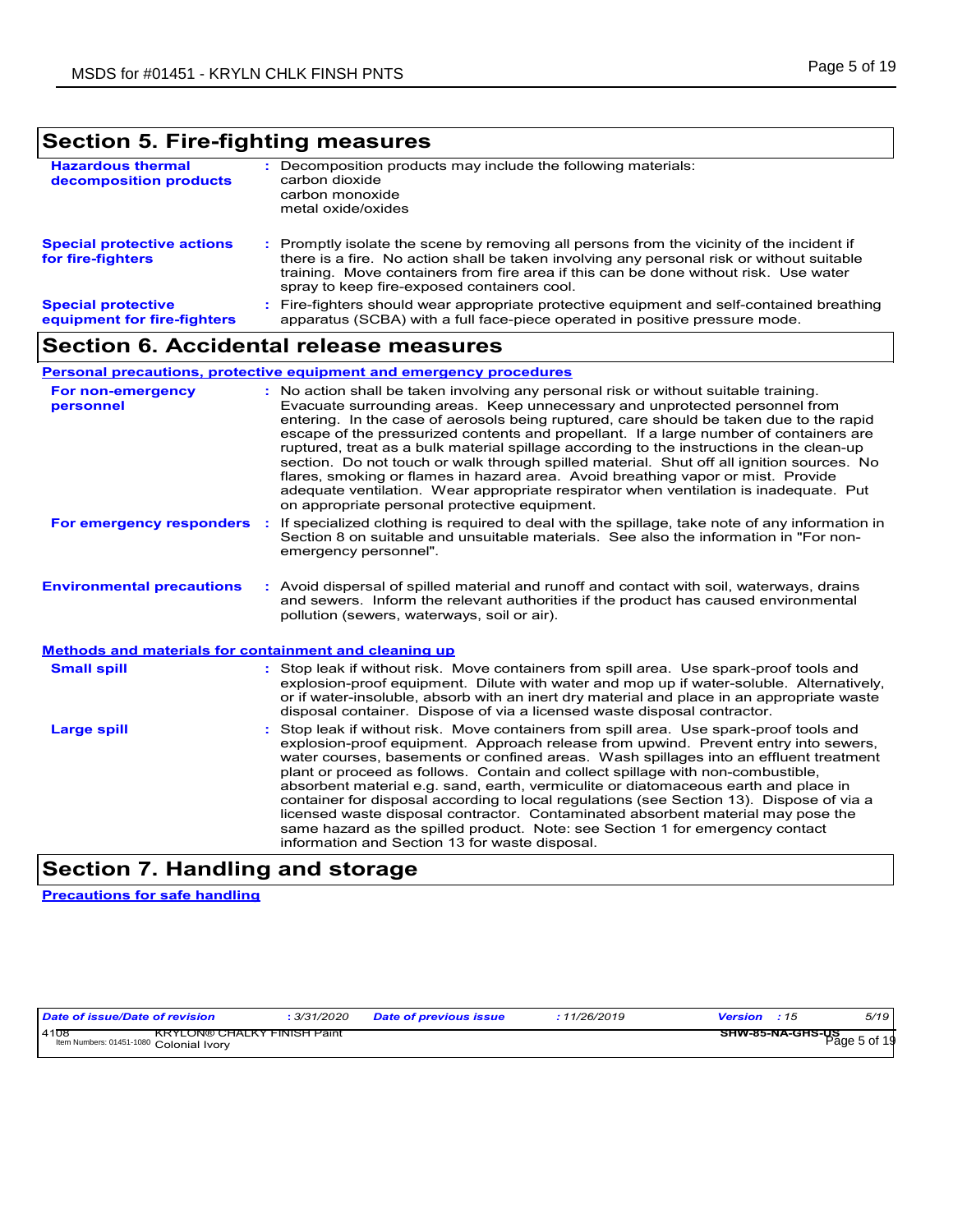## **Section 7. Handling and storage**

| <b>Protective measures</b>                                                       | : Put on appropriate personal protective equipment (see Section 8). Persons with a<br>history of skin sensitization problems should not be employed in any process in which<br>this product is used. Pressurized container: protect from sunlight and do not expose to<br>temperatures exceeding 50°C. Do not pierce or burn, even after use. Avoid exposure -<br>obtain special instructions before use. Do not handle until all safety precautions have<br>been read and understood. Do not get in eyes or on skin or clothing. Do not breathe<br>vapor or mist. Do not swallow. Avoid breathing gas. Use only with adequate ventilation.<br>Wear appropriate respirator when ventilation is inadequate. Store and use away from<br>heat, sparks, open flame or any other ignition source. Use explosion-proof electrical |
|----------------------------------------------------------------------------------|-----------------------------------------------------------------------------------------------------------------------------------------------------------------------------------------------------------------------------------------------------------------------------------------------------------------------------------------------------------------------------------------------------------------------------------------------------------------------------------------------------------------------------------------------------------------------------------------------------------------------------------------------------------------------------------------------------------------------------------------------------------------------------------------------------------------------------|
|                                                                                  | (ventilating, lighting and material handling) equipment. Use only non-sparking tools.<br>Empty containers retain product residue and can be hazardous.                                                                                                                                                                                                                                                                                                                                                                                                                                                                                                                                                                                                                                                                      |
| <b>Advice on general</b><br>occupational hygiene                                 | : Eating, drinking and smoking should be prohibited in areas where this material is<br>handled, stored and processed. Workers should wash hands and face before eating.<br>drinking and smoking. Remove contaminated clothing and protective equipment before<br>entering eating areas. See also Section 8 for additional information on hygiene<br>measures.                                                                                                                                                                                                                                                                                                                                                                                                                                                               |
| <b>Conditions for safe storage,</b><br>including any<br><b>incompatibilities</b> | : Store in accordance with local regulations. Store away from direct sunlight in a dry, cool<br>and well-ventilated area, away from incompatible materials (see Section 10) and food<br>and drink. Protect from sunlight. Store locked up. Eliminate all ignition sources. Use<br>appropriate containment to avoid environmental contamination. See Section 10 for<br>incompatible materials before handling or use.                                                                                                                                                                                                                                                                                                                                                                                                        |

## **Section 8. Exposure controls/personal protection**

### **Control parameters**

**Occupational exposure limits (OSHA United States)**

| <b>Ingredient name</b>                |             | CAS#                          | <b>Exposure limits</b>                                                                                                                                                                                                                                                                                                                               |
|---------------------------------------|-------------|-------------------------------|------------------------------------------------------------------------------------------------------------------------------------------------------------------------------------------------------------------------------------------------------------------------------------------------------------------------------------------------------|
| Propane                               |             | 74-98-6                       | NIOSH REL (United States, 10/2016).<br>TWA: 1000 ppm 10 hours.<br>TWA: 1800 mg/m <sup>3</sup> 10 hours.<br>OSHA PEL (United States, 5/2018).<br>TWA: 1000 ppm 8 hours.<br>TWA: 1800 mg/m <sup>3</sup> 8 hours.<br>ACGIH TLV (United States, 3/2019). Oxygen<br>Depletion [Asphyxiant]. Explosive potential.                                          |
| Acetone                               |             | 67-64-1                       | ACGIH TLV (United States, 3/2019).<br>TWA: 250 ppm 8 hours.<br>STEL: 500 ppm 15 minutes.<br>NIOSH REL (United States, 10/2016).<br>TWA: 250 ppm 10 hours.<br>TWA: 590 mg/m <sup>3</sup> 10 hours.<br>OSHA PEL (United States, 5/2018).<br>TWA: 1000 ppm 8 hours<br>TWA: 2400 mg/m <sup>3</sup> 8 hours.                                              |
| n-Butyl Acetate                       |             | 123-86-4                      | NIOSH REL (United States, 10/2016).<br>TWA: 150 ppm 10 hours.<br>TWA: 710 mg/m <sup>3</sup> 10 hours.<br>STEL: 200 ppm 15 minutes.<br>STEL: $950 \text{ mg/m}^3$ 15 minutes.<br>OSHA PEL (United States, 5/2018).<br>TWA: 150 ppm 8 hours.<br>TWA: 710 mg/m <sup>3</sup> 8 hours.<br>ACGIH TLV (United States, 3/2019).<br>STEL: 150 ppm 15 minutes. |
| <b>Date of issue/Date of revision</b> | : 3/31/2020 | <b>Date of previous issue</b> | 6/19<br>: 11/26/2019<br>Version : 15                                                                                                                                                                                                                                                                                                                 |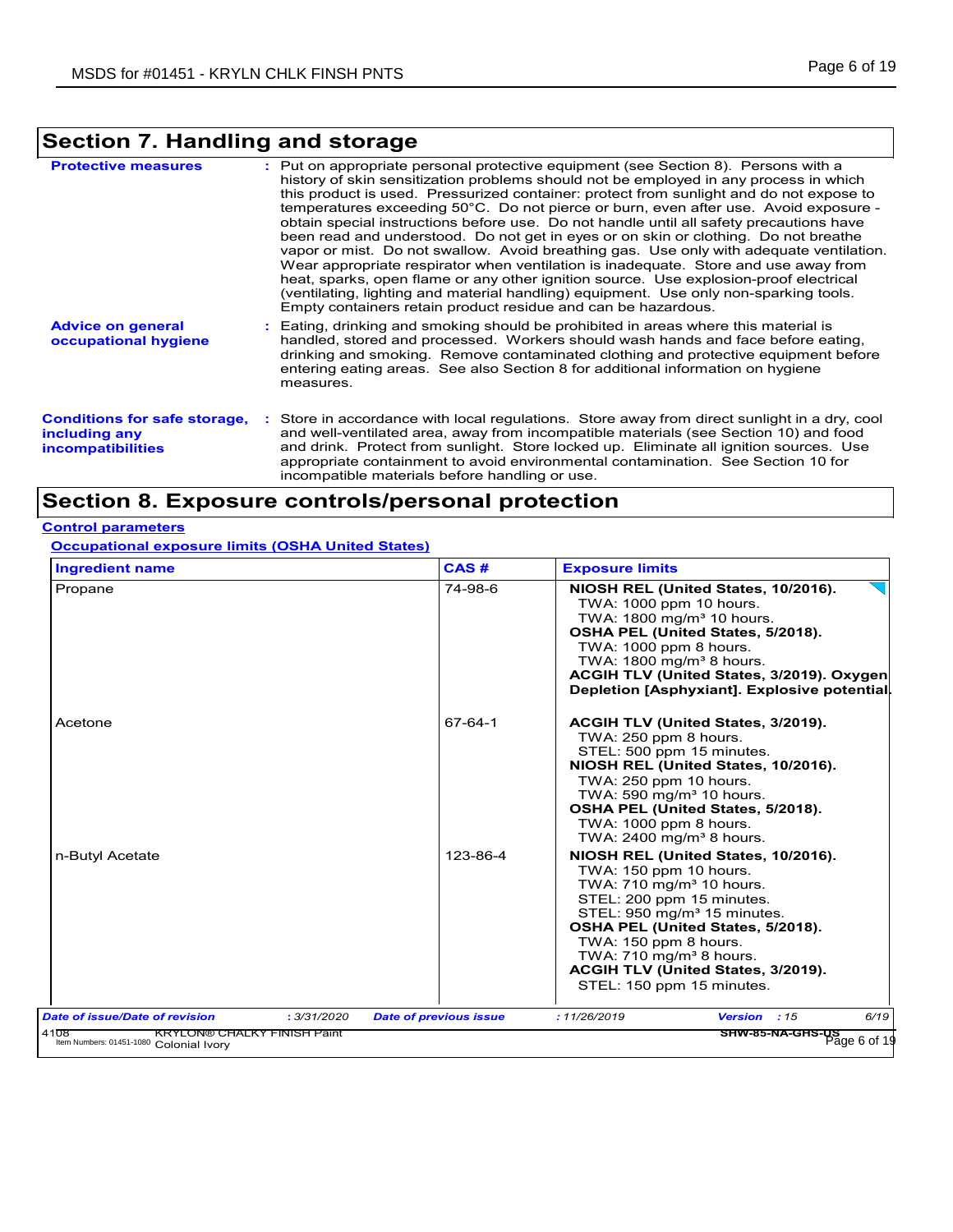#### **Section 8. Exposure controls/personal protection** TWA: 50 ppm 8 hours. Talc 14807-96-6 **NIOSH REL (United States, 10/2016).** TWA: 2 mg/m<sup>3</sup> 10 hours. Form: Respirable fraction **ACGIH TLV (United States, 3/2019).** TWA: 2 mg/m<sup>3</sup> 8 hours. Form: Respirable fraction Butane 10ft 106-97-8 **NIOSH REL (United States, 10/2016).** Notational Manual Museum of the Number of Number 106-97-8 Number 100-97-8 Number 100-97-8 Number 100-97-8 Number 100-97-8 Number 100-97-8 Number 100-97-8 Number 10 TWA: 800 ppm 10 hours. TWA: 1900 mg/m<sup>3</sup> 10 hours. **ACGIH TLV (United States, 3/2019). Explosive potential.**  STEL: 1000 ppm 15 minutes. Lt. Aliphatic Hydrocarbon Solvent  $\begin{array}{|l|l|}\n\hline\n\text{13463-67-7} & \text{None.} \\
\hline\n\end{array}$ ACGIH TLV (United States, 3/2019). TWA: 10 mg/m<sup>3</sup> 8 hours. **OSHA PEL (United States, 5/2018).** TWA: 15 mg/m<sup>3</sup> 8 hours. Form: Total dust Xylene, mixed isomers 1330-20-7 **ACGIH TLV (United States, 3/2019).** TWA: 100 ppm 8 hours. TWA:  $434$  mg/m<sup>3</sup> 8 hours. STEL: 150 ppm 15 minutes. STEL: 651 mg/m<sup>3</sup> 15 minutes. **OSHA PEL (United States, 5/2018).** TWA: 100 ppm 8 hours. TWA:  $435$  mg/m<sup>3</sup> 8 hours. Ethyl 3-Ethoxypropionate 763-69-9 None.<br>Ethylbenzene 100-41-4 ACGI ACGIH TLV (United States, 3/2019). TWA: 20 ppm 8 hours. **NIOSH REL (United States, 10/2016).** TWA: 100 ppm 10 hours. TWA:  $435$  mg/m $3$  10 hours. STEL: 125 ppm 15 minutes. STEL: 545 mg/m<sup>3</sup> 15 minutes. **OSHA PEL (United States, 5/2018).** TWA: 100 ppm 8 hours. TWA:  $435$  mg/m<sup>3</sup> 8 hours. Unsaturated Fatty Acids **85711-46-2** None.

### **Occupational exposure limits (Canada)**

| <b>Ingredient name</b>         |             | CAS#                          | <b>Exposure limits</b>                                                                                                                                                                                                                                                                                                                                                                                                                                                                                       |                                                     |      |
|--------------------------------|-------------|-------------------------------|--------------------------------------------------------------------------------------------------------------------------------------------------------------------------------------------------------------------------------------------------------------------------------------------------------------------------------------------------------------------------------------------------------------------------------------------------------------------------------------------------------------|-----------------------------------------------------|------|
| Normal propane                 |             | 74-98-6                       | CA Alberta Provincial (Canada, 6/2018).<br>8 hrs OEL: 1000 ppm 8 hours.<br>CA Quebec Provincial (Canada, 1/2014).<br>TWAEV: 1000 ppm 8 hours.<br>TWAEV: 1800 mg/m <sup>3</sup> 8 hours.<br>CA Ontario Provincial (Canada, 1/2018).<br>TWA: $1000$ ppm 8 hours.<br><b>CA Saskatchewan Provincial (Canada,</b><br>7/2013).<br>STEL: 1250 ppm 15 minutes.<br>TWA: 1000 ppm 8 hours.<br><b>CA British Columbia Provincial (Canada,</b><br>5/2019). Oxygen Depletion [Asphyxiant].<br><b>Explosive potential.</b> |                                                     |      |
| Acetone                        |             | 67-64-1                       |                                                                                                                                                                                                                                                                                                                                                                                                                                                                                                              | CA Alberta Provincial (Canada, 6/2018).             |      |
| Date of issue/Date of revision | : 3/31/2020 | <b>Date of previous issue</b> | : 11/26/2019                                                                                                                                                                                                                                                                                                                                                                                                                                                                                                 | Version<br>: 15<br>SHW-85-NA-GHS-US<br>Page 7 of 19 | 7/19 |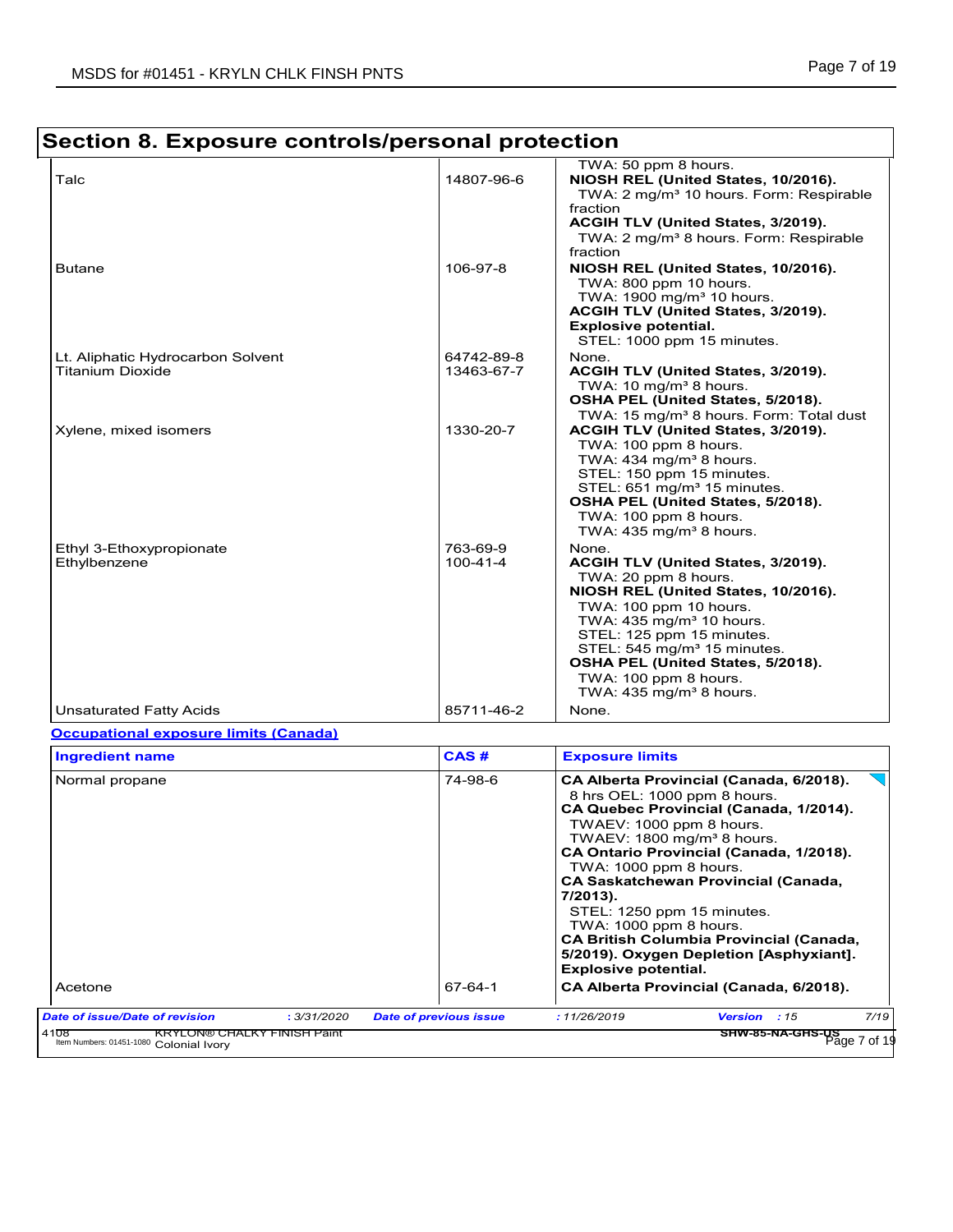٦

| Section 8. Exposure controls/personal protection     |                               |                                                                                                                                                                                                                                                                                                                                                                                                                                                                                                                                                                                                                                                                                                            |
|------------------------------------------------------|-------------------------------|------------------------------------------------------------------------------------------------------------------------------------------------------------------------------------------------------------------------------------------------------------------------------------------------------------------------------------------------------------------------------------------------------------------------------------------------------------------------------------------------------------------------------------------------------------------------------------------------------------------------------------------------------------------------------------------------------------|
|                                                      |                               | 8 hrs OEL: 1200 mg/m <sup>3</sup> 8 hours.<br>15 min OEL: 1800 mg/m <sup>3</sup> 15 minutes.<br>8 hrs OEL: 500 ppm 8 hours.<br>15 min OEL: 750 ppm 15 minutes.<br><b>CA British Columbia Provincial (Canada,</b><br>5/2019).<br>TWA: 250 ppm 8 hours.<br>STEL: 500 ppm 15 minutes.<br>CA Ontario Provincial (Canada, 1/2018).<br>TWA: 250 ppm 8 hours.<br>STEL: 500 ppm 15 minutes.<br>CA Quebec Provincial (Canada, 1/2014).<br>TWAEV: 500 ppm 8 hours.<br>TWAEV: 1190 mg/m <sup>3</sup> 8 hours.<br>STEV: 1000 ppm 15 minutes.<br>STEV: 2380 mg/m <sup>3</sup> 15 minutes.<br><b>CA Saskatchewan Provincial (Canada,</b><br>$7/2013$ ).<br>STEL: 750 ppm 15 minutes.<br>TWA: 500 ppm 8 hours.            |
| Normal butyl acetate                                 | 123-86-4                      | CA Alberta Provincial (Canada, 6/2018).<br>15 min OEL: 200 ppm 15 minutes.<br>15 min OEL: 950 mg/m <sup>3</sup> 15 minutes.<br>8 hrs OEL: 150 ppm 8 hours.<br>8 hrs OEL: 713 mg/m <sup>3</sup> 8 hours.<br><b>CA British Columbia Provincial (Canada,</b><br>$5/2019$ ).<br>TWA: 20 ppm 8 hours.<br>CA Ontario Provincial (Canada, 1/2018).<br>TWA: 150 ppm 8 hours.<br>STEL: 200 ppm 15 minutes.<br>CA Quebec Provincial (Canada, 1/2014).<br>TWAEV: 150 ppm 8 hours.<br>TWAEV: 713 mg/m <sup>3</sup> 8 hours.<br>STEV: 200 ppm 15 minutes.<br>STEV: 950 mg/m <sup>3</sup> 15 minutes.<br><b>CA Saskatchewan Provincial (Canada,</b><br>$7/2013$ ).<br>STEL: 200 ppm 15 minutes.<br>TWA: 150 ppm 8 hours. |
| talc (none asbestiform)                              | 14807-96-6                    | <b>CA British Columbia Provincial (Canada,</b><br>$5/2019$ ).<br>TWA: 2 mg/m <sup>3</sup> 8 hours. Form: Respirable<br>$TWA: 0.1$ f/cc 8 hours.<br>CA Quebec Provincial (Canada, 1/2014).<br>TWAEV: 3 mg/m <sup>3</sup> 8 hours. Form: Respirable<br>dust.<br>CA Ontario Provincial (Canada, 1/2018).<br>TWA: 2 mg/m <sup>3</sup> 8 hours. Form: Respirable<br>fraction.<br>TWA: 2 f/cc 8 hours.<br>CA Alberta Provincial (Canada, 6/2018).<br>8 hrs OEL: 2 mg/m <sup>3</sup> 8 hours. Form:<br>Respirable particulate<br><b>CA Saskatchewan Provincial (Canada,</b><br>7/2013).<br>TWA: 2 mg/m <sup>3</sup> 8 hours. Form: respirable                                                                     |
| <b>Date of issue/Date of revision</b><br>: 3/31/2020 | <b>Date of previous issue</b> | 8/19<br>:11/26/2019<br>Version : 15                                                                                                                                                                                                                                                                                                                                                                                                                                                                                                                                                                                                                                                                        |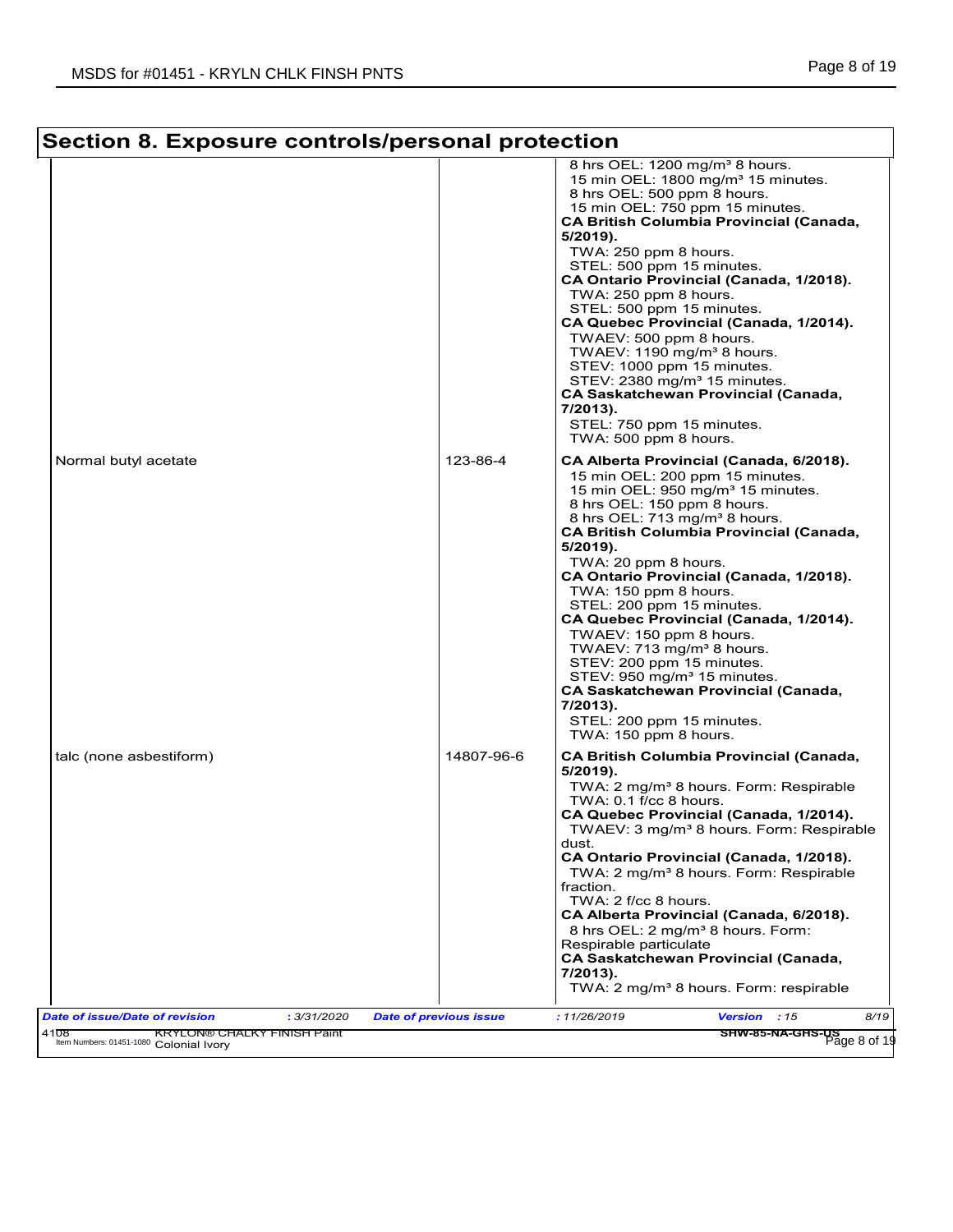#### **Section 8. Exposure controls/personal protection** fraction Butane 106-97-8 **CA Alberta Provincial (Canada, 6/2018).** Canada, 6/2018). 8 hrs OEL: 1000 ppm 8 hours. **CA Quebec Provincial (Canada, 1/2014).** TWAEV: 800 ppm 8 hours. TWAEV:  $1900$  mg/m<sup>3</sup> 8 hours. **CA Ontario Provincial (Canada, 1/2018).** TWA: 800 ppm 8 hours. **CA Saskatchewan Provincial (Canada, 7/2013).** STEL: 1250 ppm 15 minutes. TWA: 1000 ppm 8 hours. **CA British Columbia Provincial (Canada, 5/2019). Explosive potential.**  STEL: 1000 ppm 15 minutes. Titanium dioxide 13463-67-7 **CA British Columbia Provincial (Canada, 5/2019).** TWA: 3 mg/m<sup>3</sup> 8 hours. Form: Respirable dust TWA: 10 mg/m<sup>3</sup> 8 hours. Form: Total dust **CA Quebec Provincial (Canada, 1/2014).** TWAEV: 10 mg/m<sup>3</sup> 8 hours. Form: Total dust. **CA Alberta Provincial (Canada, 6/2018).** 8 hrs OEL: 10 mg/m<sup>3</sup> 8 hours. **CA Ontario Provincial (Canada, 1/2018).** TWA: 10 mg/m $3$  8 hours. **CA Saskatchewan Provincial (Canada, 7/2013).** STEL: 20 mg/m<sup>3</sup> 15 minutes. TWA: 10 mg/ $m<sup>3</sup>$  8 hours. Xylene 1330-20-7 **CA Alberta Provincial (Canada, 6/2018).** 8 hrs OEL: 100 ppm 8 hours. 15 min OEL: 651 mg/m<sup>3</sup> 15 minutes. 15 min OEL: 150 ppm 15 minutes. 8 hrs OEL: 434 mg/m<sup>3</sup> 8 hours. **CA British Columbia Provincial (Canada, 5/2019).** TWA: 100 ppm 8 hours. STEL: 150 ppm 15 minutes. **CA Quebec Provincial (Canada, 1/2014).** TWAEV: 100 ppm 8 hours. TWAEV:  $434 \text{ mg/m}^3$  8 hours. STEV: 150 ppm 15 minutes. STEV: 651 mg/m<sup>3</sup> 15 minutes. **CA Ontario Provincial (Canada, 1/2018).** STEL: 150 ppm 15 minutes. TWA: 100 ppm 8 hours. **CA Saskatchewan Provincial (Canada, 7/2013).** STEL: 150 ppm 15 minutes. TWA: 100 ppm 8 hours. Ethylbenzene 100-41-4 **CA Alberta Provincial (Canada, 6/2018).** 8 hrs OEL: 100 ppm 8 hours. 8 hrs OEL:  $434 \text{ mg/m}^3$  8 hours. 15 min OEL:  $543$  mg/m $3$  15 minutes. 15 min OEL: 125 ppm 15 minutes. **CA British Columbia Provincial (Canada,** *Date of issue/Date of revision* **:** *3/31/2020 Date of previous issue : 11/26/2019 Version : 15 9/19* 4108 KRYLON® CHALKY FINISH Paint Colonial Ivory المسيح المسيح المسيح المسيح المسيح المسيح المسيح المسيح المسيح المسيح المسيح المسيح المسيح المسيح المسيح المسيح<br>الاستخدام المسيح المسيح المسيح المسيح المسيح المسيح المسيح المسيح المسيح المسيح المسيح المسيح المسيح المسيح ا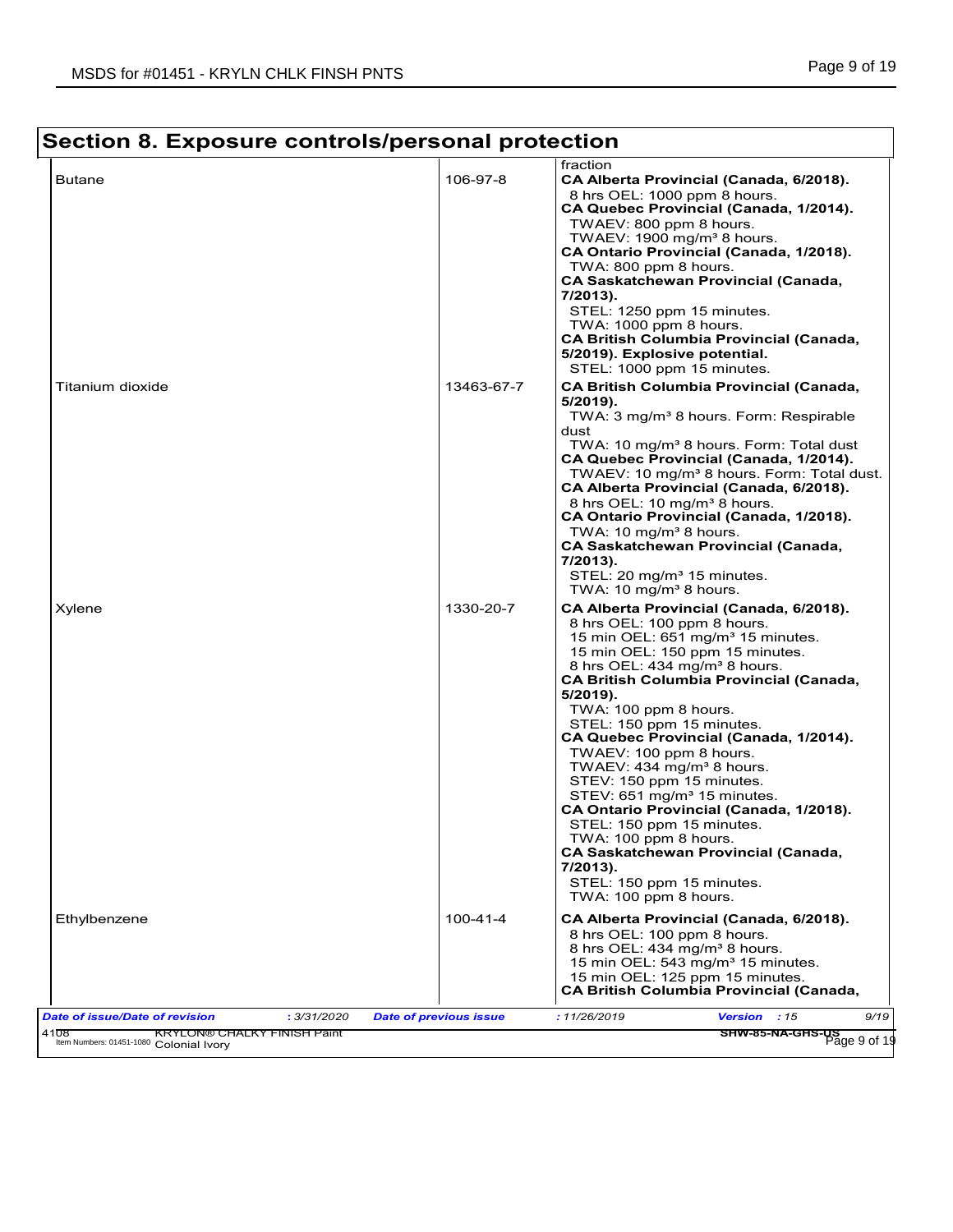# **Section 8. Exposure controls/personal protection**

| $5/2019$ ).                                |
|--------------------------------------------|
| TWA: 20 ppm 8 hours.                       |
| CA Ontario Provincial (Canada, 1/2018).    |
| TWA: 20 ppm 8 hours.                       |
| CA Quebec Provincial (Canada, 1/2014).     |
| TWAEV: 100 ppm 8 hours.                    |
| TWAEV: $434 \text{ mg/m}^3$ 8 hours.       |
| STEV: 125 ppm 15 minutes.                  |
| STEV: 543 mg/m <sup>3</sup> 15 minutes.    |
| <b>CA Saskatchewan Provincial (Canada,</b> |
| 7/2013).                                   |
| STEL: 125 ppm 15 minutes.                  |
| TWA: 100 ppm 8 hours.                      |
|                                            |

### **Occupational exposure limits (Mexico)**

|                       | CAS#      | <b>Exposure limits</b>                                                                    |
|-----------------------|-----------|-------------------------------------------------------------------------------------------|
| Propane               | 74-98-6   | NOM-010-STPS-2014 (Mexico, 4/2016).<br>TWA: 1000 ppm 8 hours.                             |
| Acetone               | 67-64-1   | NOM-010-STPS-2014 (Mexico, 4/2016).<br>TWA: 500 ppm 8 hours.<br>STEL: 750 ppm 15 minutes. |
| n-Butyl Acetate       | 123-86-4  | NOM-010-STPS-2014 (Mexico, 4/2016).<br>TWA: 150 ppm 8 hours.<br>STEL: 200 ppm 15 minutes. |
| <b>Butane</b>         | 106-97-8  | NOM-010-STPS-2014 (Mexico, 4/2016).<br>TWA: 1000 ppm 8 hours.                             |
| Xylene, mixed isomers | 1330-20-7 | NOM-010-STPS-2014 (Mexico, 4/2016).<br>STEL: 150 ppm 15 minutes.<br>TWA: 100 ppm 8 hours. |
| Ethylbenzene          | 100-41-4  | NOM-010-STPS-2014 (Mexico, 4/2016).<br>TWA: 20 ppm 8 hours.                               |

| <b>Appropriate engineering</b><br>controls       | : Use only with adequate ventilation. Use process enclosures, local exhaust ventilation or<br>other engineering controls to keep worker exposure to airborne contaminants below any<br>recommended or statutory limits. The engineering controls also need to keep gas,<br>vapor or dust concentrations below any lower explosive limits. Use explosion-proof<br>ventilation equipment.                                                                                     |
|--------------------------------------------------|-----------------------------------------------------------------------------------------------------------------------------------------------------------------------------------------------------------------------------------------------------------------------------------------------------------------------------------------------------------------------------------------------------------------------------------------------------------------------------|
| <b>Environmental exposure</b><br><b>controls</b> | Emissions from ventilation or work process equipment should be checked to ensure<br>they comply with the requirements of environmental protection legislation. In some<br>cases, fume scrubbers, filters or engineering modifications to the process equipment<br>will be necessary to reduce emissions to acceptable levels.                                                                                                                                               |
| <b>Individual protection measures</b>            |                                                                                                                                                                                                                                                                                                                                                                                                                                                                             |
| <b>Hygiene measures</b>                          | : Wash hands, forearms and face thoroughly after handling chemical products, before<br>eating, smoking and using the lavatory and at the end of the working period.<br>Appropriate techniques should be used to remove potentially contaminated clothing.<br>Contaminated work clothing should not be allowed out of the workplace. Wash<br>contaminated clothing before reusing. Ensure that eyewash stations and safety<br>showers are close to the workstation location. |
| <b>Eye/face protection</b>                       | Safety eyewear complying with an approved standard should be used when a risk<br>assessment indicates this is necessary to avoid exposure to liquid splashes, mists,<br>gases or dusts. If contact is possible, the following protection should be worn, unless<br>the assessment indicates a higher degree of protection: chemical splash goggles.                                                                                                                         |
| <b>Skin protection</b>                           |                                                                                                                                                                                                                                                                                                                                                                                                                                                                             |

| Date of issue/Date of revision                  |                             | <sup>3</sup> /31/2020 | Date of previous issue | : 11/26/2019 | <b>Version</b> : 15 |                                          | 10/19 |
|-------------------------------------------------|-----------------------------|-----------------------|------------------------|--------------|---------------------|------------------------------------------|-------|
| 4108<br>Item Numbers: 01451-1080 Colonial Ivory | KRYLON® CHALKY FINISH Paint |                       |                        |              |                     | <b>SHW-85-NA-GHS-US</b><br>Page 10 of 19 |       |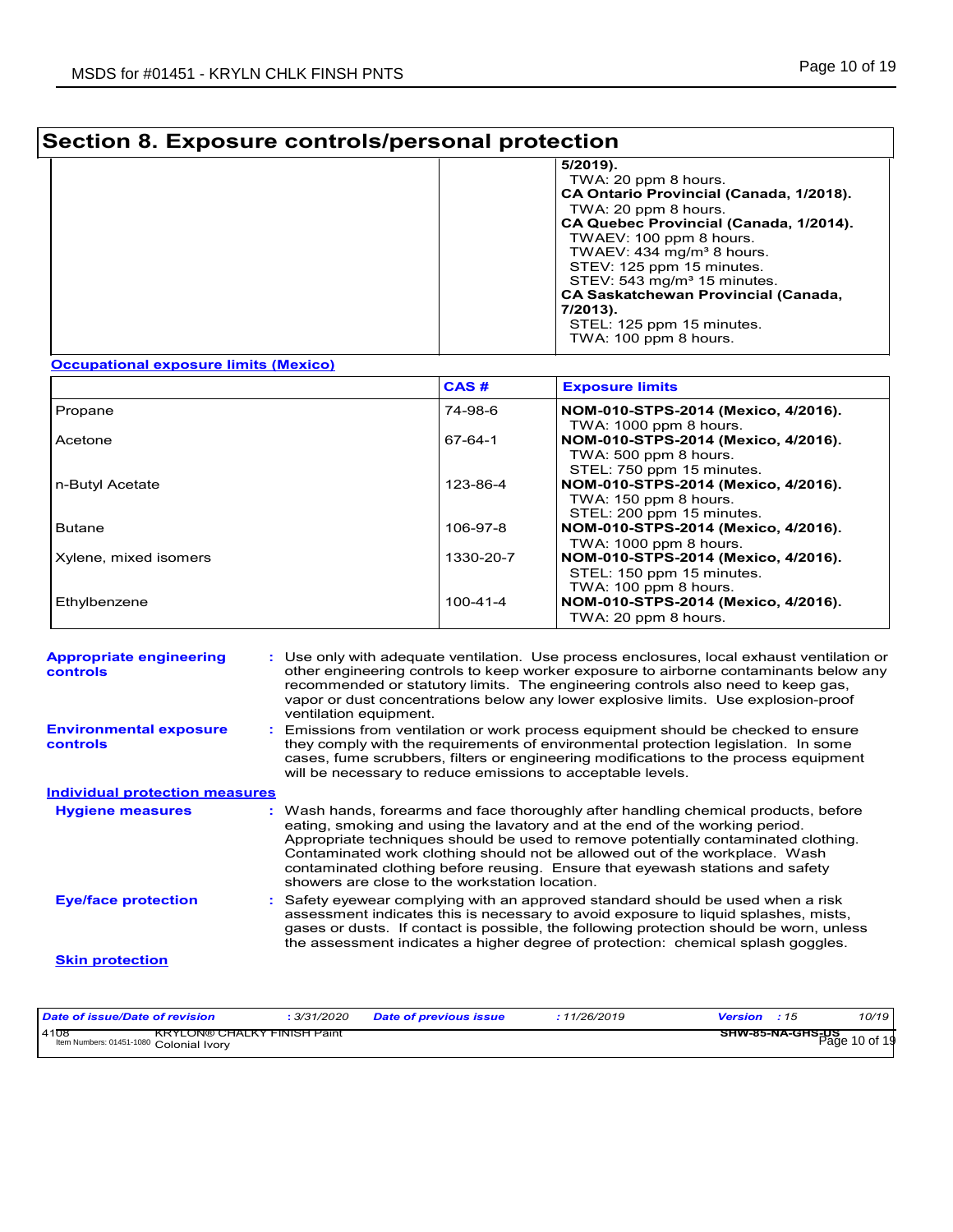## **Section 8. Exposure controls/personal protection**

| <b>Hand protection</b>        | : Chemical-resistant, impervious gloves complying with an approved standard should be<br>worn at all times when handling chemical products if a risk assessment indicates this is<br>necessary. Considering the parameters specified by the glove manufacturer, check<br>during use that the gloves are still retaining their protective properties. It should be<br>noted that the time to breakthrough for any glove material may be different for different<br>glove manufacturers. In the case of mixtures, consisting of several substances, the<br>protection time of the gloves cannot be accurately estimated. |  |
|-------------------------------|------------------------------------------------------------------------------------------------------------------------------------------------------------------------------------------------------------------------------------------------------------------------------------------------------------------------------------------------------------------------------------------------------------------------------------------------------------------------------------------------------------------------------------------------------------------------------------------------------------------------|--|
| <b>Body protection</b>        | : Personal protective equipment for the body should be selected based on the task being<br>performed and the risks involved and should be approved by a specialist before<br>handling this product. When there is a risk of ignition from static electricity, wear anti-<br>static protective clothing. For the greatest protection from static discharges, clothing<br>should include anti-static overalls, boots and gloves.                                                                                                                                                                                         |  |
| <b>Other skin protection</b>  | : Appropriate footwear and any additional skin protection measures should be selected<br>based on the task being performed and the risks involved and should be approved by a<br>specialist before handling this product.                                                                                                                                                                                                                                                                                                                                                                                              |  |
| <b>Respiratory protection</b> | : Based on the hazard and potential for exposure, select a respirator that meets the<br>appropriate standard or certification. Respirators must be used according to a<br>respiratory protection program to ensure proper fitting, training, and other important<br>aspects of use.                                                                                                                                                                                                                                                                                                                                    |  |

## **Section 9. Physical and chemical properties**

| <b>Appearance</b>                                 |    |                                                                                 |
|---------------------------------------------------|----|---------------------------------------------------------------------------------|
| <b>Physical state</b>                             |    | : Liguid.                                                                       |
| <b>Color</b>                                      |    | : White.                                                                        |
| Odor                                              |    | : Not available.                                                                |
| <b>Odor threshold</b>                             |    | : Not available.                                                                |
| рH                                                |    | : 7                                                                             |
| <b>Melting point/freezing point</b>               |    | : Not available.                                                                |
| <b>Boiling point/boiling range</b>                |    | : Not available.                                                                |
| <b>Flash point</b>                                |    | : Closed cup: -29 $^{\circ}$ C (-20.2 $^{\circ}$ F) [Pensky-Martens Closed Cup] |
| <b>Evaporation rate</b>                           |    | $: 5.6$ (butyl acetate = 1)                                                     |
| <b>Flammability (solid, gas)</b>                  |    | : Not available.                                                                |
| Lower and upper explosive<br>(flammable) limits   |    | $:$ Lower: $0.9\%$<br>Upper: 12.8%                                              |
| <b>Vapor pressure</b>                             |    | : 101.3 kPa (760 mm Hg) [at 20 $^{\circ}$ C]                                    |
| <b>Vapor density</b>                              |    | : $1.55$ [Air = 1]                                                              |
| <b>Relative density</b>                           |    | : 0.8                                                                           |
| <b>Solubility</b>                                 |    | : Not available.                                                                |
| <b>Partition coefficient: n-</b><br>octanol/water |    | : Not available.                                                                |
| <b>Auto-ignition temperature</b>                  |    | : Not available.                                                                |
| <b>Decomposition temperature</b>                  |    | : Not available.                                                                |
| <b>Viscosity</b>                                  |    | Kinematic (40°C (104°F)): <0.205 cm <sup>2</sup> /s (<20.5 cSt)                 |
| <b>Molecular weight</b>                           | ÷. | Not applicable.                                                                 |
| <b>Aerosol product</b>                            |    |                                                                                 |
| <b>Type of aerosol</b>                            |    | : Spray                                                                         |
| <b>Heat of combustion</b>                         |    | $: 26.059$ kJ/g                                                                 |

| Date of issue/Date of revision                                                 | 3/31/2020 | <b>Date of previous issue</b> | 11/26/2019 | <b>Version</b> : 15                      | 11/19 |
|--------------------------------------------------------------------------------|-----------|-------------------------------|------------|------------------------------------------|-------|
| 4108<br>KRYLON® CHALKY FINISH Paint<br>Item Numbers: 01451-1080 Colonial Ivory |           |                               |            | <b>SHW-85-NA-GHS-DS</b><br>Page 11 of 19 |       |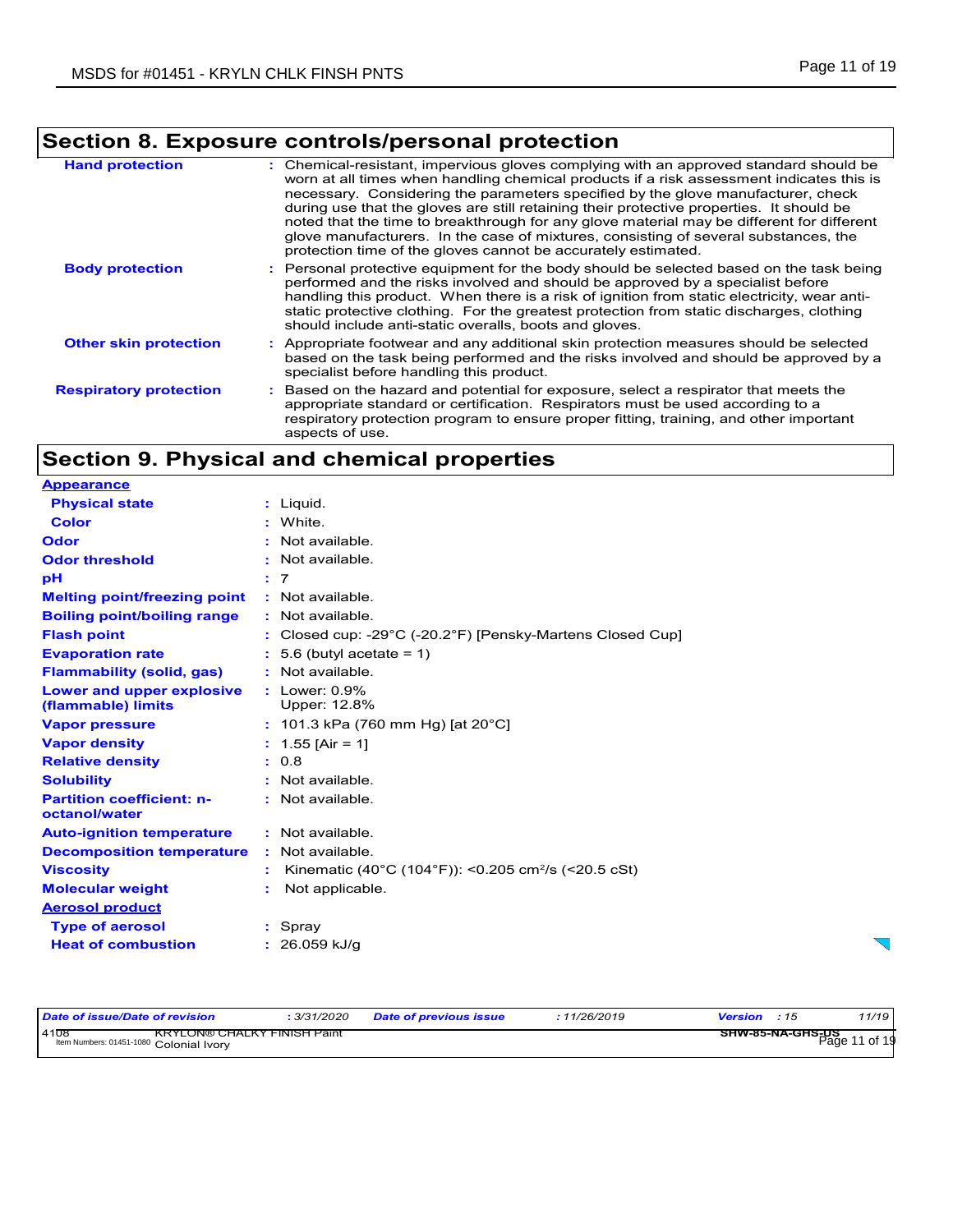| Section 10. Stability and reactivity                |                                                                                                           |  |  |
|-----------------------------------------------------|-----------------------------------------------------------------------------------------------------------|--|--|
| <b>Reactivity</b>                                   | : No specific test data related to reactivity available for this product or its ingredients.              |  |  |
| <b>Chemical stability</b>                           | : The product is stable.                                                                                  |  |  |
| <b>Possibility of hazardous</b><br><b>reactions</b> | : Under normal conditions of storage and use, hazardous reactions will not occur.                         |  |  |
| <b>Conditions to avoid</b>                          | : Avoid all possible sources of ignition (spark or flame).                                                |  |  |
| <b>Incompatible materials</b>                       | : No specific data.                                                                                       |  |  |
| <b>Hazardous decomposition</b><br>products          | : Under normal conditions of storage and use, hazardous decomposition products should<br>not be produced. |  |  |

## **Section 11. Toxicological information**

## **Information on toxicological effects**

| <b>Acute toxicity</b> |
|-----------------------|
|                       |

| <b>Product/ingredient name</b> | <b>Result</b>                | <b>Species</b> | <b>Dose</b>              | <b>Exposure</b> |
|--------------------------------|------------------------------|----------------|--------------------------|-----------------|
| Acetone                        | LD50 Oral                    | Rat            | 5800 mg/kg               |                 |
| n-Butyl Acetate                | LD50 Dermal                  | Rabbit         | <b>&gt;17600 mg/kg</b>   |                 |
|                                | LD50 Oral                    | Rat            | 10768 mg/kg              |                 |
| <b>Butane</b>                  | LC50 Inhalation Vapor        | Rat            | 658000 mg/m <sup>3</sup> | 14 hours        |
| Xylene, mixed isomers          | <b>ILC50 Inhalation Gas.</b> | Rat            | 5000 ppm                 | 4 hours         |
|                                | LD50 Oral                    | Rat            | 4300 mg/kg               |                 |
| Ethyl 3-Ethoxypropionate       | LD50 Oral                    | Rat            | 3200 mg/kg               |                 |
| Ethylbenzene                   | LD50 Dermal                  | Rabbit         | >5000 mg/kg              |                 |
|                                | LD50 Oral                    | Rat            | 3500 mg/kg               |                 |

### **Irritation/Corrosion**

| <b>Product/ingredient name</b> | <b>Result</b>                                | <b>Species</b> | <b>Score</b> | <b>Exposure</b>   | <b>Observation</b>                       |       |
|--------------------------------|----------------------------------------------|----------------|--------------|-------------------|------------------------------------------|-------|
| Acetone                        | Eyes - Mild irritant                         | Human          |              | 186300 ppm        |                                          |       |
|                                | Eyes - Mild irritant                         | Rabbit         |              | 10 UI             |                                          |       |
|                                | Eyes - Moderate irritant                     | Rabbit         |              | 24 hours 20       |                                          |       |
|                                |                                              |                |              | mg                |                                          |       |
|                                | Eyes - Severe irritant                       | Rabbit         |              | $20 \, \text{mg}$ |                                          |       |
|                                | Skin - Mild irritant                         | Rabbit         |              | 24 hours 500      |                                          |       |
|                                |                                              |                |              | mg                |                                          |       |
|                                | Skin - Mild irritant                         | Rabbit         |              | 395 mg            |                                          |       |
| n-Butyl Acetate                | Eyes - Moderate irritant                     | Rabbit         |              | $100 \text{ mg}$  |                                          |       |
|                                | Skin - Moderate irritant                     | Rabbit         |              | 24 hours 500      |                                          |       |
|                                |                                              |                |              | mg                |                                          |       |
| Talc                           | Skin - Mild irritant                         | Human          |              | 72 hours 300      |                                          |       |
|                                |                                              |                |              | ug I              |                                          |       |
| Titanium Dioxide               | Skin - Mild irritant                         | Human          |              | 72 hours 300      |                                          |       |
|                                |                                              |                |              | ug I              |                                          |       |
| Xylene, mixed isomers          | Eyes - Mild irritant                         | Rabbit         |              | 87 mg             |                                          |       |
|                                | Eyes - Severe irritant                       | Rabbit         |              | 24 hours 5        |                                          |       |
|                                |                                              |                |              | mg                |                                          |       |
|                                | Skin - Mild irritant                         | Rat            |              | 8 hours 60 UI     |                                          |       |
|                                | Skin - Moderate irritant                     | Rabbit         |              | 24 hours 500      |                                          |       |
|                                |                                              |                |              | mg                |                                          |       |
|                                | Skin - Moderate irritant                     | Rabbit         |              | 100 %             |                                          |       |
| Ethyl 3-Ethoxypropionate       | Skin - Mild irritant                         | Rabbit         |              | 24 hours 500      |                                          |       |
|                                |                                              |                |              |                   |                                          |       |
| Date of issue/Date of revision | : 3/31/2020<br><b>Date of previous issue</b> |                | : 11/26/2019 | <b>Version</b>    | :15<br>SHW-85-NA-GHS-US<br>Page 12 of 19 | 12/19 |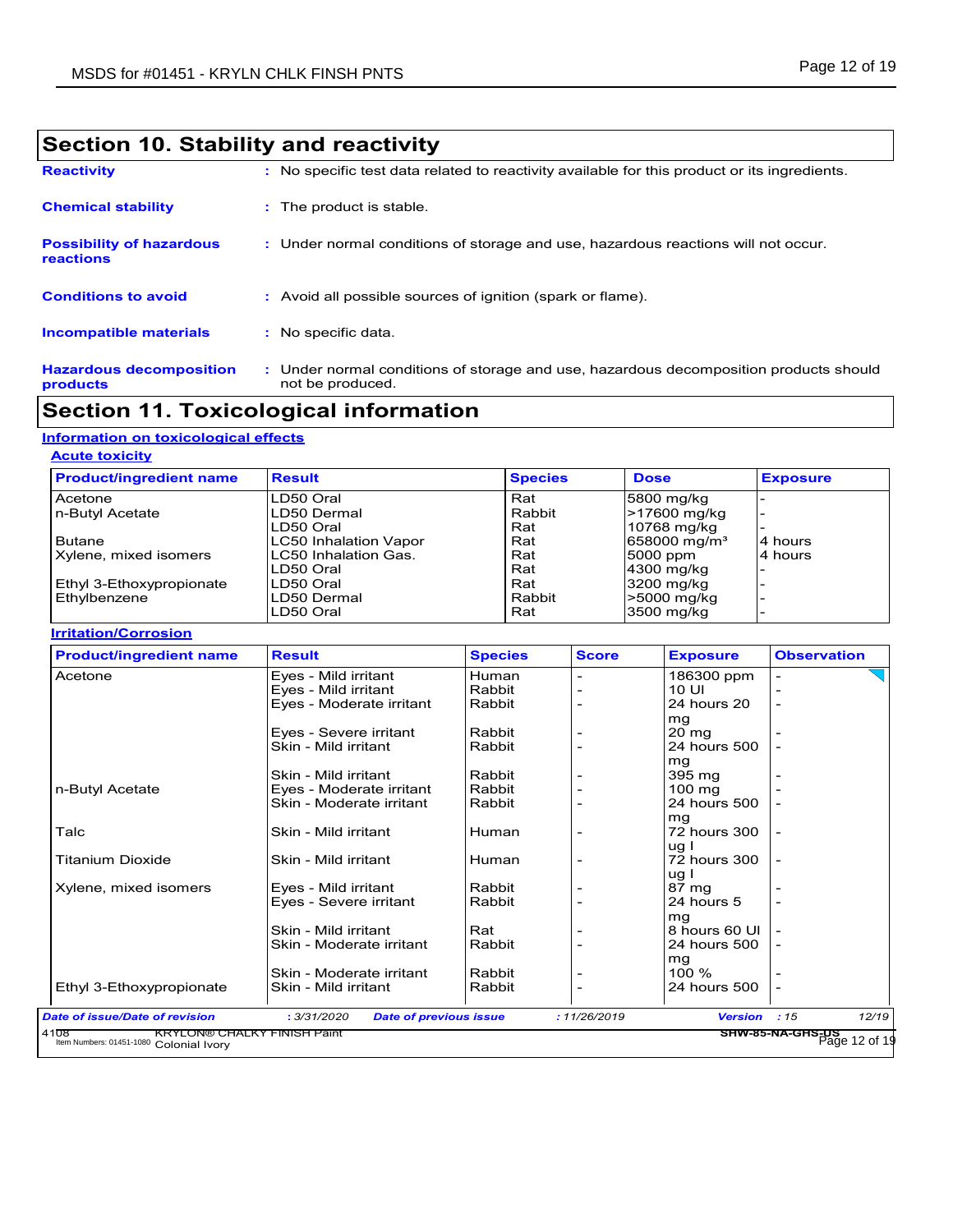## **Section 11. Toxicological information**

| Ethylbenzene | Eyes - Severe irritant<br>ISkin - Mild irritant | Rabbit<br>Rabbit | mq<br>500 mg<br>24 hours 15 |  |
|--------------|-------------------------------------------------|------------------|-----------------------------|--|
|              |                                                 |                  | mg                          |  |

### **Sensitization** Not available.

### **Mutagenicity**

Not available.

#### **Carcinogenicity**

Not available.

### **Classification**

| Talc<br>Titanium Dioxide<br>2B | <b>Product/ingredient name</b> | <b>IARC</b><br><b>OSHA</b> | <b>NTP</b> |  |
|--------------------------------|--------------------------------|----------------------------|------------|--|
| Ethylbenzene<br>2B             | Xylene, mixed isomers          |                            |            |  |

### **Reproductive toxicity** Not available.

**Teratogenicity**

Not available.

### **Specific target organ toxicity (single exposure)**

| <b>Name</b>                       | <b>Category</b> | <b>Route of</b><br>exposure | <b>Target organs</b>            |
|-----------------------------------|-----------------|-----------------------------|---------------------------------|
| Propane                           | Category 3      | Not applicable.             | Narcotic effects                |
|                                   | Category 3      | Not applicable.             | Respiratory tract<br>irritation |
| Acetone                           | Category 3      | Not applicable.             | Narcotic effects                |
|                                   | Category 3      | Not applicable.             | Respiratory tract<br>irritation |
| n-Butyl Acetate                   | Category 3      | Not applicable.             | Narcotic effects                |
| <b>Butane</b>                     | Category 3      | Not applicable.             | Narcotic effects                |
|                                   | Category 3      | Not applicable.             | Respiratory tract<br>irritation |
| Lt. Aliphatic Hydrocarbon Solvent | Category 3      | Not applicable.             | Narcotic effects                |
|                                   | Category 3      | Not applicable.             | Respiratory tract<br>irritation |
| Xylene, mixed isomers             | Category 3      | Not applicable.             | Respiratory tract<br>irritation |
| Ethylbenzene                      | Category 3      | Not applicable.             | Narcotic effects                |
|                                   | Category 3      | Not applicable.             | Respiratory tract<br>irritation |

**Specific target organ toxicity (repeated exposure)**

| Date of issue/Date of revision                                                         | : 3/31/2020 | <b>Date of previous issue</b> | : 11/26/2019 | <b>Version</b> : 15                  | 13/19 |
|----------------------------------------------------------------------------------------|-------------|-------------------------------|--------------|--------------------------------------|-------|
| 14108<br><b>KRYLON® CHALKY FINISH Paint</b><br>Item Numbers: 01451-1080 Colonial Ivorv |             |                               |              | —— SHW-85-NA-GHS-DS<br>Раде 13 of 19 |       |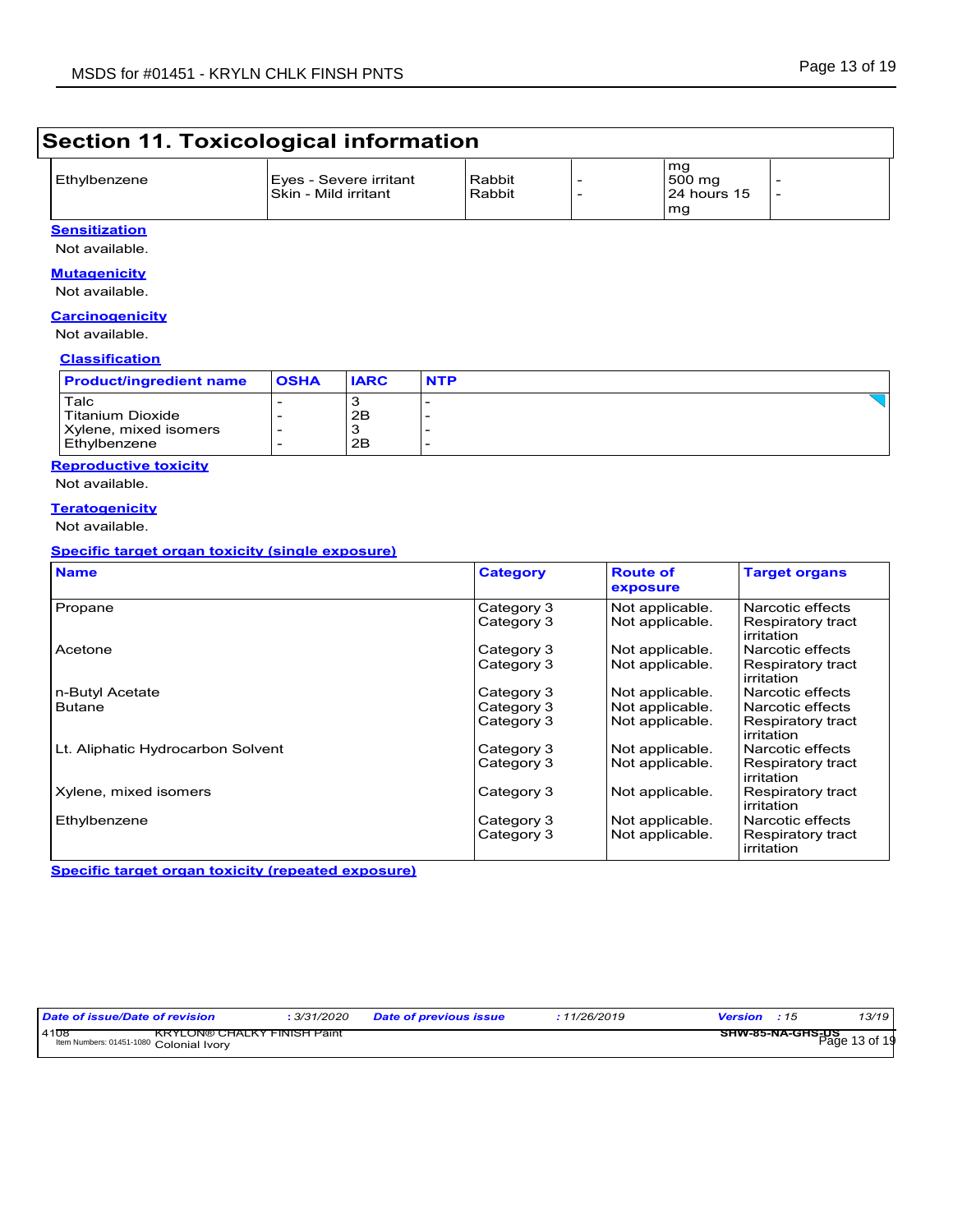**Information on the likely :** Not available.

# **Section 11. Toxicological information**

| <b>Name</b>                       | <b>Category</b> | <b>Route of</b><br>exposure | <b>Target organs</b> |
|-----------------------------------|-----------------|-----------------------------|----------------------|
| Propane                           | Category 2      | Not determined              | Not determined       |
| <b>Acetone</b>                    | Category 2      | I Not determined            | Not determined       |
| Talc                              | Category 1      | Inhalation                  | lungs                |
| <b>Butane</b>                     | Category 2      | Not determined              | Not determined       |
| Lt. Aliphatic Hydrocarbon Solvent | Category 2      | Not determined              | Not determined       |
| Xylene, mixed isomers             | Category 2      | Not determined              | Not determined       |
| Ethylbenzene                      | Category 2      | Not determined              | Not determined       |

### **Aspiration hazard**

| <b>Name</b>                       | <b>Result</b>                         |
|-----------------------------------|---------------------------------------|
| Propane                           | <b>ASPIRATION HAZARD - Category 1</b> |
| Butane                            | <b>ASPIRATION HAZARD - Category 1</b> |
| Lt. Aliphatic Hydrocarbon Solvent | <b>ASPIRATION HAZARD - Category 1</b> |
| Xylene, mixed isomers             | <b>ASPIRATION HAZARD - Category 1</b> |
| Ethylbenzene                      | <b>ASPIRATION HAZARD - Category 1</b> |

| routes of exposure                                                             |                                                                                                                                                                                         |
|--------------------------------------------------------------------------------|-----------------------------------------------------------------------------------------------------------------------------------------------------------------------------------------|
| <b>Potential acute health effects</b>                                          |                                                                                                                                                                                         |
| <b>Eye contact</b>                                                             | : Causes serious eye irritation.                                                                                                                                                        |
| <b>Inhalation</b>                                                              | : Can cause central nervous system (CNS) depression. May cause drowsiness or<br>dizziness. May cause respiratory irritation.                                                            |
| <b>Skin contact</b>                                                            | Causes skin irritation. May cause an allergic skin reaction.                                                                                                                            |
| <b>Ingestion</b>                                                               | Can cause central nervous system (CNS) depression. May be fatal if swallowed and<br>enters airways.                                                                                     |
|                                                                                | Symptoms related to the physical, chemical and toxicological characteristics                                                                                                            |
| <b>Eye contact</b>                                                             | : Adverse symptoms may include the following:<br>pain or irritation<br>watering<br>redness                                                                                              |
| <b>Inhalation</b>                                                              | Adverse symptoms may include the following:<br>respiratory tract irritation<br>coughing<br>nausea or vomiting<br>headache<br>drowsiness/fatigue<br>dizziness/vertigo<br>unconsciousness |
| <b>Skin contact</b>                                                            | Adverse symptoms may include the following:<br>irritation<br>redness                                                                                                                    |
| <b>Ingestion</b>                                                               | : Adverse symptoms may include the following:<br>nausea or vomiting                                                                                                                     |
|                                                                                | Delayed and immediate effects and also chronic effects from short and long term exposure                                                                                                |
| <b>Short term exposure</b>                                                     |                                                                                                                                                                                         |
| <b>Potential immediate</b><br>effects                                          | : Not available.                                                                                                                                                                        |
| <b>Potential delayed effects</b>                                               | : Not available.                                                                                                                                                                        |
| <b>Date of issue/Date of revision</b>                                          | 14/19<br>: 3/31/2020<br>: 11/26/2019<br><b>Version</b><br><b>Date of previous issue</b><br>: 15                                                                                         |
| 4108<br>KRYLON® CHALKY FINISH Paint<br>Item Numbers: 01451-1080 Colonial Ivory | SHW-85-NA-GHS-US<br>SHW-85-NA-GHS-US-14 of 19                                                                                                                                           |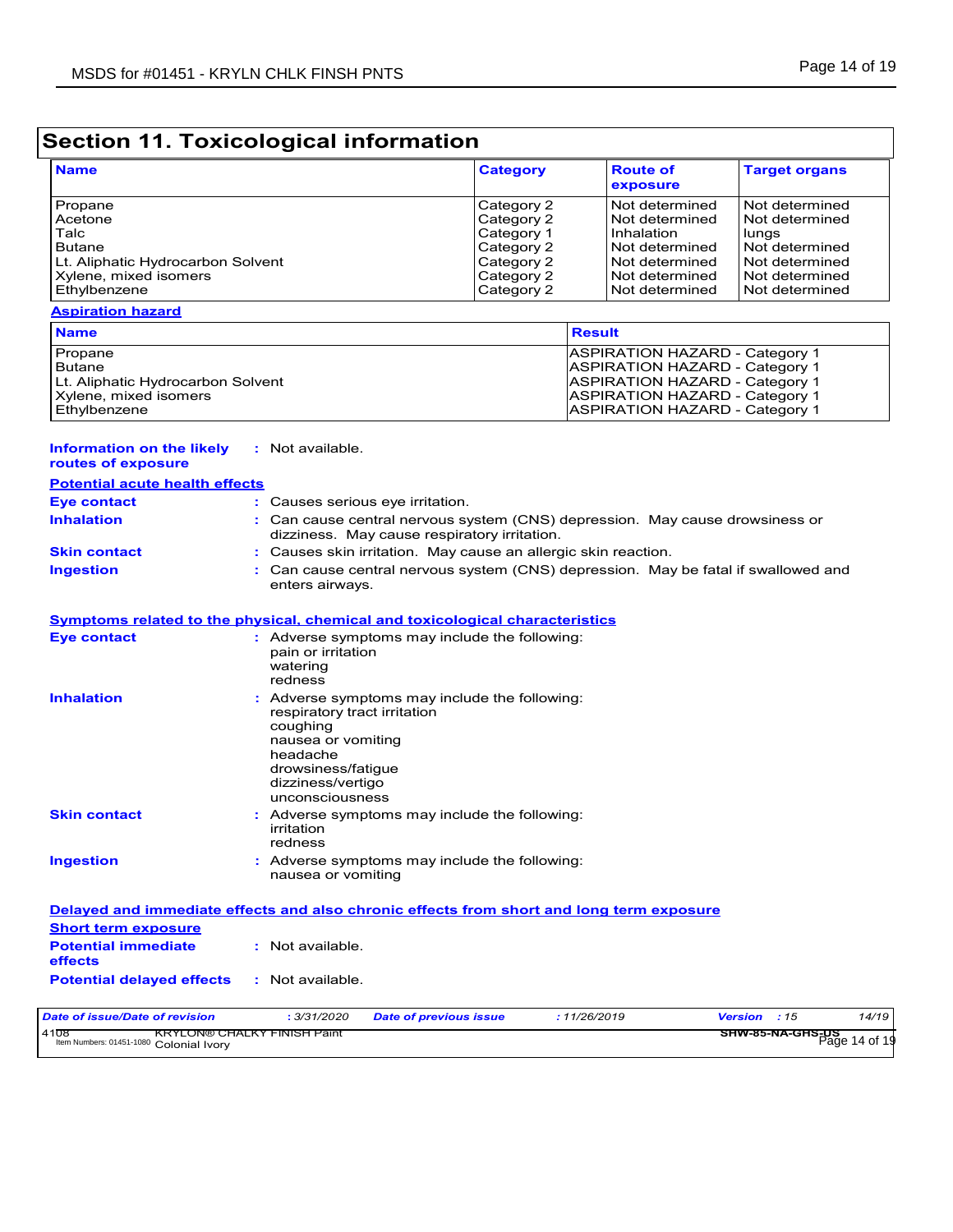# **Section 11. Toxicological information**

| Long term exposure                      |                                                                                                                                                                        |
|-----------------------------------------|------------------------------------------------------------------------------------------------------------------------------------------------------------------------|
| <b>Potential immediate</b><br>effects   | : Not available.                                                                                                                                                       |
| <b>Potential delayed effects</b>        | : Not available.                                                                                                                                                       |
| <b>Potential chronic health effects</b> |                                                                                                                                                                        |
| Not available.                          |                                                                                                                                                                        |
| General                                 | Causes damage to organs through prolonged or repeated exposure. Once sensitized, a<br>severe allergic reaction may occur when subsequently exposed to very low levels. |
| <b>Carcinogenicity</b>                  | : Suspected of causing cancer. Risk of cancer depends on duration and level of<br>exposure.                                                                            |
| <b>Mutagenicity</b>                     | : No known significant effects or critical hazards.                                                                                                                    |
| <b>Teratogenicity</b>                   | : No known significant effects or critical hazards.                                                                                                                    |
| <b>Developmental effects</b>            | : No known significant effects or critical hazards.                                                                                                                    |
| <b>Fertility effects</b>                | : No known significant effects or critical hazards.                                                                                                                    |

### **Numerical measures of toxicity**

### **Acute toxicity estimates**

| <b>Route</b>       | <b>ATE value</b> |
|--------------------|------------------|
| Oral               | 71194.06 mg/kg   |
| Dermal             | 37132.09 mg/kg   |
| Inhalation (gases) | 168782.22 ppm    |

## **Section 12. Ecological information**

| <b>Toxicity</b> |  |
|-----------------|--|
|                 |  |

| <b>Product/ingredient name</b>        | <b>Result</b>                                | <b>Species</b>                             | <b>Exposure</b>                            |
|---------------------------------------|----------------------------------------------|--------------------------------------------|--------------------------------------------|
| Acetone                               | Acute EC50 7200000 µg/l Fresh water          | Algae - Selenastrum sp.                    | 96 hours                                   |
|                                       | Acute LC50 6000000 µg/l Fresh water          | Crustaceans - Gammarus pulex               | 48 hours                                   |
|                                       | Acute LC50 6900 mg/l Fresh water             | Daphnia - Daphnia magna                    | 48 hours                                   |
|                                       | Acute LC50 5600 ppm Fresh water              | Fish - Poecilia reticulata                 | 96 hours                                   |
|                                       | Chronic NOEC 4.95 mg/l Marine water          | Algae - Ulva pertusa                       | 96 hours                                   |
|                                       | Chronic NOEC 0.016 ml/L Fresh water          | Crustaceans - Daphniidae                   | 21 days                                    |
|                                       | Chronic NOEC 0.1 ml/L Fresh water            | Daphnia - Daphnia magna -<br>Neonate       | 21 days                                    |
|                                       | Chronic NOEC 5 µg/l Marine water             | Fish - Gasterosteus aculeatus -<br>Larvae  | 42 days                                    |
| n-Butyl Acetate                       | Acute LC50 32 mg/l Marine water              | Crustaceans - Artemia salina               | 48 hours                                   |
|                                       | Acute LC50 18000 µg/l Fresh water            | Fish - Pimephales promelas                 | 96 hours                                   |
| Lt. Aliphatic Hydrocarbon<br>Solvent  | Acute LC50 >100000 ppm Fresh water           | Fish - Oncorhynchus mykiss                 | 96 hours                                   |
| <b>Titanium Dioxide</b>               | Acute LC50 >1000000 µg/l Marine water        | Fish - Fundulus heteroclitus               | 96 hours                                   |
| Xylene, mixed isomers                 | Acute LC50 8500 µg/l Marine water            | Crustaceans - Palaemonetes<br>pugio        | 48 hours                                   |
|                                       | Acute LC50 13400 µg/l Fresh water            | Fish - Pimephales promelas                 | 96 hours                                   |
| Ethylbenzene                          | Acute EC50 4600 µg/l Fresh water             | Algae - Pseudokirchneriella<br>subcapitata | 72 hours                                   |
|                                       | Acute EC50 3600 µg/l Fresh water             | Algae - Pseudokirchneriella<br>subcapitata | 96 hours                                   |
|                                       | Acute EC50 6.53 mg/l Marine water            | Crustaceans - Artemia sp. -<br>Nauplii     | 48 hours                                   |
| <b>Date of issue/Date of revision</b> | : 3/31/2020<br><b>Date of previous issue</b> | :11/26/2019<br><b>Version</b><br>:15       | 15/19<br>SHW-85-NA-GHS-US<br>Page 15 of 19 |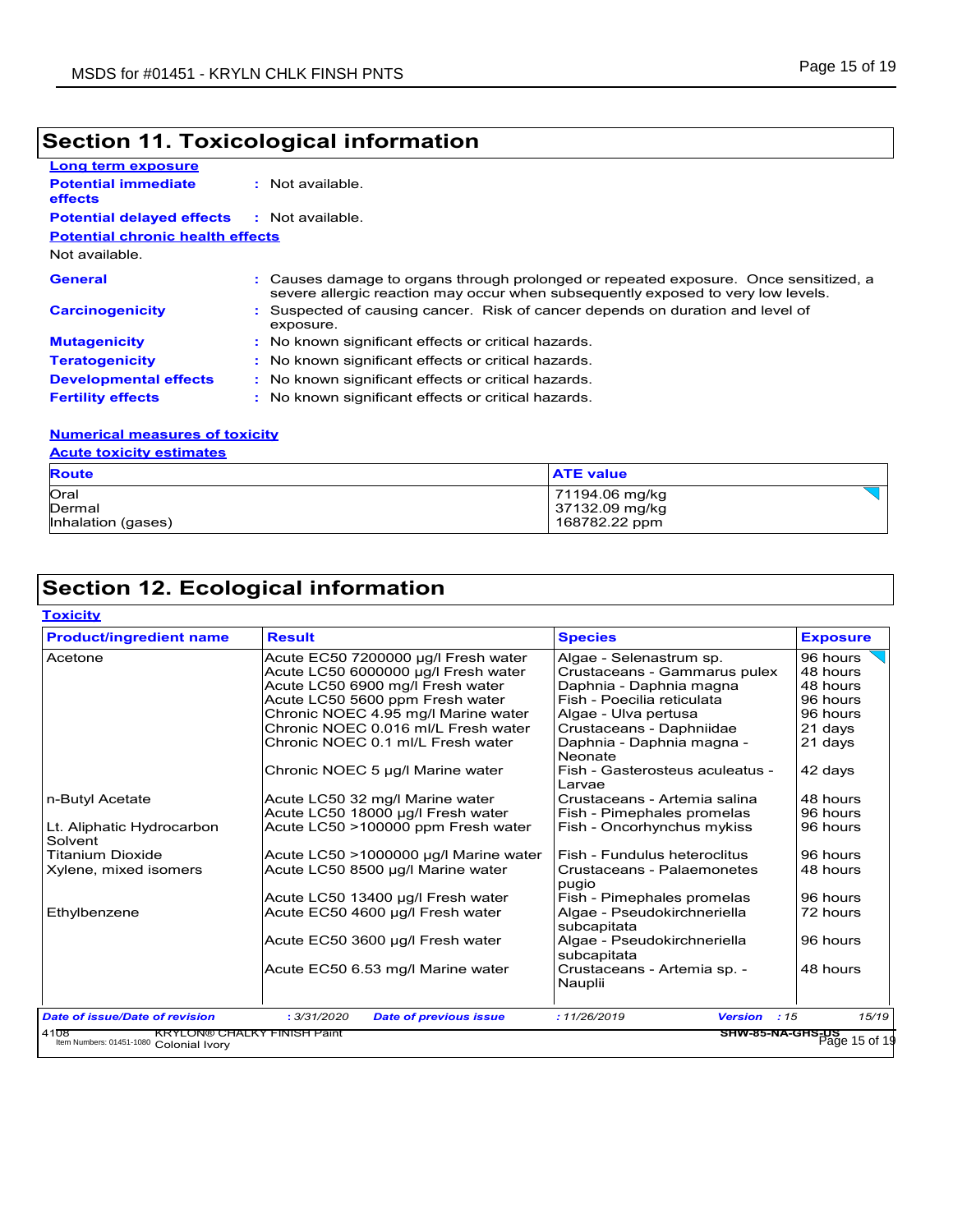## **Section 12. Ecological information**

| Acute EC50 2.93 mg/l Fresh water | Daphnia - Daphnia magna -<br>Neonate | 48 hours   |
|----------------------------------|--------------------------------------|------------|
| Acute LC50 4200 µg/l Fresh water | Fish - Oncorhynchus mykiss           | l 96 hours |

### **Persistence and degradability**

| <b>Product/ingredient name</b> | <b>Aquatic half-life</b> | <b>Photolysis</b> | <b>Biodegradability</b> |
|--------------------------------|--------------------------|-------------------|-------------------------|
| Acetone                        |                          |                   | Readily                 |
| In-Butyl Acetate               |                          |                   | Readily                 |
| Xylene, mixed isomers          |                          |                   | Readily                 |
| Ethylbenzene                   |                          |                   | Readily                 |

### **Bioaccumulative potential**

| <b>Product/ingredient name</b>       | <b>LoaP</b> <sub>ow</sub> | <b>BCF</b>    | <b>Potential</b> |
|--------------------------------------|---------------------------|---------------|------------------|
| Lt. Aliphatic Hydrocarbon<br>Solvent |                           | 10 to 2500    | high             |
| Xylene, mixed isomers                |                           | l 8.1 to 25.9 | low              |

#### **Mobility in soil**

**Soil/water partition coefficient (KOC) :** Not available.

**Other adverse effects :** No known significant effects or critical hazards.

### **Section 13. Disposal considerations**

The generation of waste should be avoided or minimized wherever possible. Disposal of this product, solutions and any by-products should at all times comply with the requirements of environmental protection and waste disposal legislation and any regional local authority requirements. Dispose of surplus and non-recyclable products via a licensed waste disposal contractor. Waste should not be disposed of untreated to the sewer unless fully compliant with the requirements of all authorities with jurisdiction. Waste packaging should be recycled. Incineration or landfill should only be considered when recycling is not feasible. This material and its container must be disposed of in a safe way. Empty containers or liners may retain some product residues. Do not puncture or incinerate container. **Disposal methods :**

## **Section 14. Transport information**

|                                                                                          | <b>DOT</b><br><b>Classification</b>               | <b>TDG</b><br><b>Classification</b> | <b>Mexico</b><br><b>Classification</b> | <b>IATA</b>            | <b>IMDG</b>                                                         |
|------------------------------------------------------------------------------------------|---------------------------------------------------|-------------------------------------|----------------------------------------|------------------------|---------------------------------------------------------------------|
| <b>UN number</b>                                                                         | <b>UN1950</b>                                     | <b>UN1950</b>                       | UN1950                                 | <b>UN1950</b>          | <b>UN1950</b>                                                       |
| <b>UN proper</b><br>shipping name                                                        | <b>AEROSOLS</b>                                   | <b>AEROSOLS</b>                     | <b>AEROSOLS</b>                        | AEROSOLS,<br>flammable | <b>AEROSOLS</b>                                                     |
| <b>Transport</b><br>hazard class(es)                                                     | 2.1<br><b><i><u><b>CHAMBER</b></u></i></b>        | 2.1                                 | 2.1                                    | 2.1                    | 2.1                                                                 |
| <b>Packing group</b>                                                                     | $\overline{\phantom{0}}$                          |                                     |                                        |                        |                                                                     |
| <b>Date of issue/Date of revision</b><br>4108<br>Item Numbers: 01451-1080 Colonial Ivory | : 3/31/2020<br><b>KRYLON® CHALKY FINISH Paint</b> | <b>Date of previous issue</b>       | : 11/26/2019                           |                        | 16/19<br><b>Version</b><br>:15<br>SHW-85-NA-GHS-US<br>Page 16 of 19 |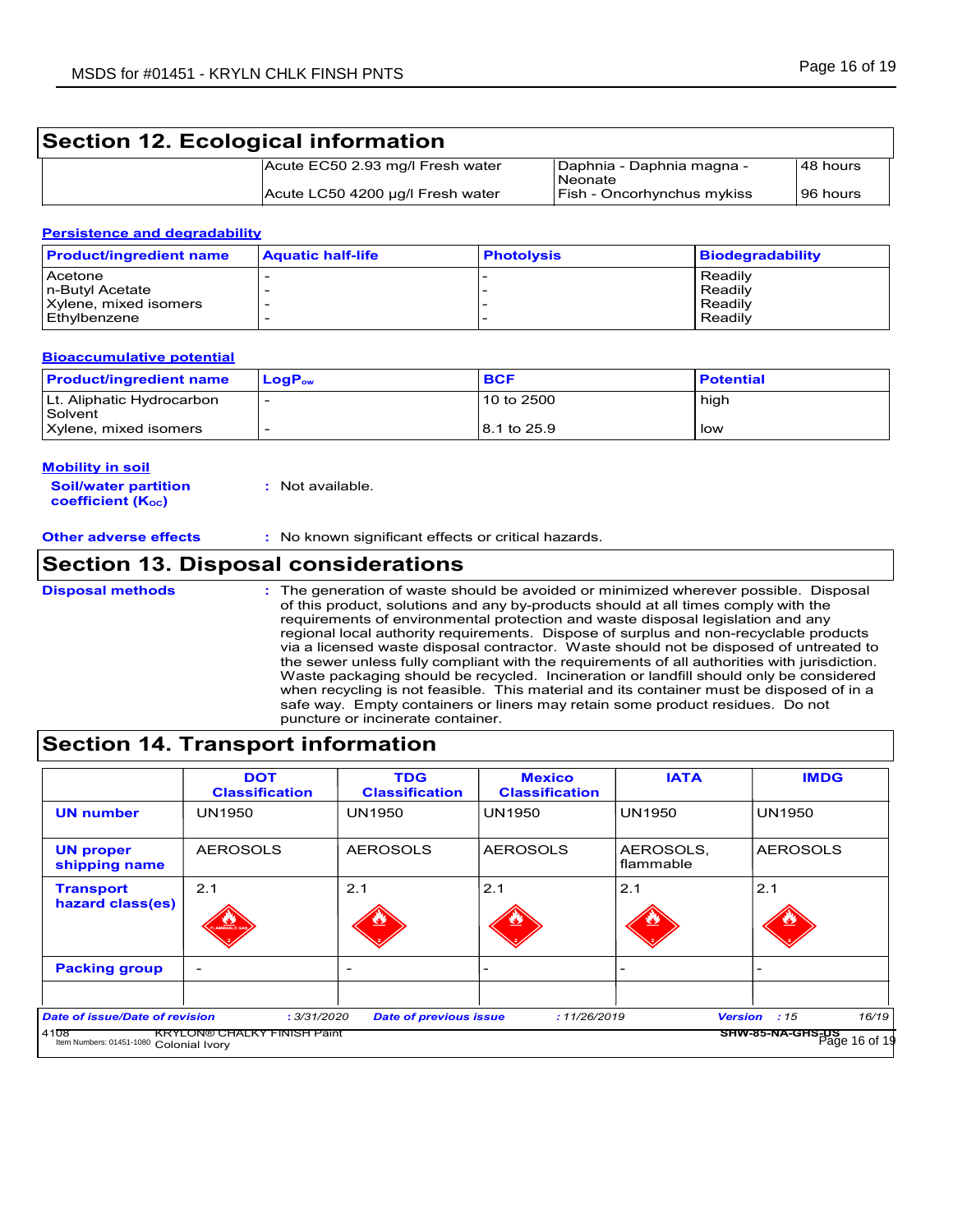| <b>Environmental</b><br>hazards                                                        | No.                   |                  | No.                                                                                                                                                                          | No.                   | No. | No.                                                                                                                                                                                                                                                                                                           |
|----------------------------------------------------------------------------------------|-----------------------|------------------|------------------------------------------------------------------------------------------------------------------------------------------------------------------------------|-----------------------|-----|---------------------------------------------------------------------------------------------------------------------------------------------------------------------------------------------------------------------------------------------------------------------------------------------------------------|
| <b>Additional</b><br>information<br><b>Special precautions for user:</b>               | <b>ERG No.</b><br>126 |                  | Product classified<br>as per the<br>following sections<br>of the<br>Transportation of<br>Dangerous Goods<br>Regulations:<br>2.13-2.17 (Class<br>2).<br><b>ERG No.</b><br>126 | <b>ERG No.</b><br>126 |     | <b>Emergency</b><br>schedules F-D, S-<br>U<br>Multi-modal shipping descriptions are provided for informational purposes and do not<br>consider container sizes. The presence of a shipping description for a particular<br>mode of transport (sea, air, etc.), does not indicate that the product is packaged |
|                                                                                        |                       |                  | of the person offering the product for transport. People loading and unloading<br>and on all actions in case of emergency situations.                                        |                       |     | suitably for that mode of transport. All packaging must be reviewed for suitability prior<br>to shipment, and compliance with the applicable regulations is the sole responsibility<br>dangerous goods must be trained on all of the risks deriving from the substances                                       |
| <b>Transport in bulk according</b><br>to Annex II of MARPOL and<br>the <b>IBC</b> Code |                       | : Not available. |                                                                                                                                                                              |                       |     |                                                                                                                                                                                                                                                                                                               |
|                                                                                        |                       |                  | <b>Proper shipping name</b>                                                                                                                                                  | : Not available.      |     |                                                                                                                                                                                                                                                                                                               |
|                                                                                        |                       |                  |                                                                                                                                                                              |                       |     |                                                                                                                                                                                                                                                                                                               |
|                                                                                        |                       | <b>Ship type</b> |                                                                                                                                                                              | Not available.        |     |                                                                                                                                                                                                                                                                                                               |

### **Section 15. Regulatory information**

### **SARA 313**

SARA 313 (40 CFR 372.45) supplier notification can be found on the Environmental Data Sheet.

### **California Prop. 65**

WARNING: This product contains chemicals known to the State of California to cause cancer and birth defects or other reproductive harm.

| <b>International regulations</b> |                                                                                                                                                                                                                                                                                                                                                                                                                                                                                                                                             |
|----------------------------------|---------------------------------------------------------------------------------------------------------------------------------------------------------------------------------------------------------------------------------------------------------------------------------------------------------------------------------------------------------------------------------------------------------------------------------------------------------------------------------------------------------------------------------------------|
| <b>International lists</b>       | : Australia inventory (AICS): Not determined.<br>China inventory (IECSC): Not determined.<br>Japan inventory (ENCS): Not determined.<br>Japan inventory (ISHL): Not determined.<br>Korea inventory (KECI): Not determined.<br>New Zealand Inventory of Chemicals (NZIoC): Not determined.<br><b>Philippines inventory (PICCS): Not determined.</b><br><b>Taiwan Chemical Substances Inventory (TCSI): Not determined.</b><br>Thailand inventory: Not determined.<br>Turkey inventory: Not determined.<br>Vietnam inventory: Not determined. |
|                                  |                                                                                                                                                                                                                                                                                                                                                                                                                                                                                                                                             |

| Date of issue/Date of revision                                                        | 3/31/2020 | <b>Date of previous issue</b> | 11/26/2019 | Version<br>.15   | 17/19            |
|---------------------------------------------------------------------------------------|-----------|-------------------------------|------------|------------------|------------------|
| 4108<br><b>KRYLON® CHALKY FINISH Paint</b><br>Item Numbers: 01451-1080 Colonial Ivory |           |                               |            | SHW-85-NA-GHS-US | 17 of 19<br>Page |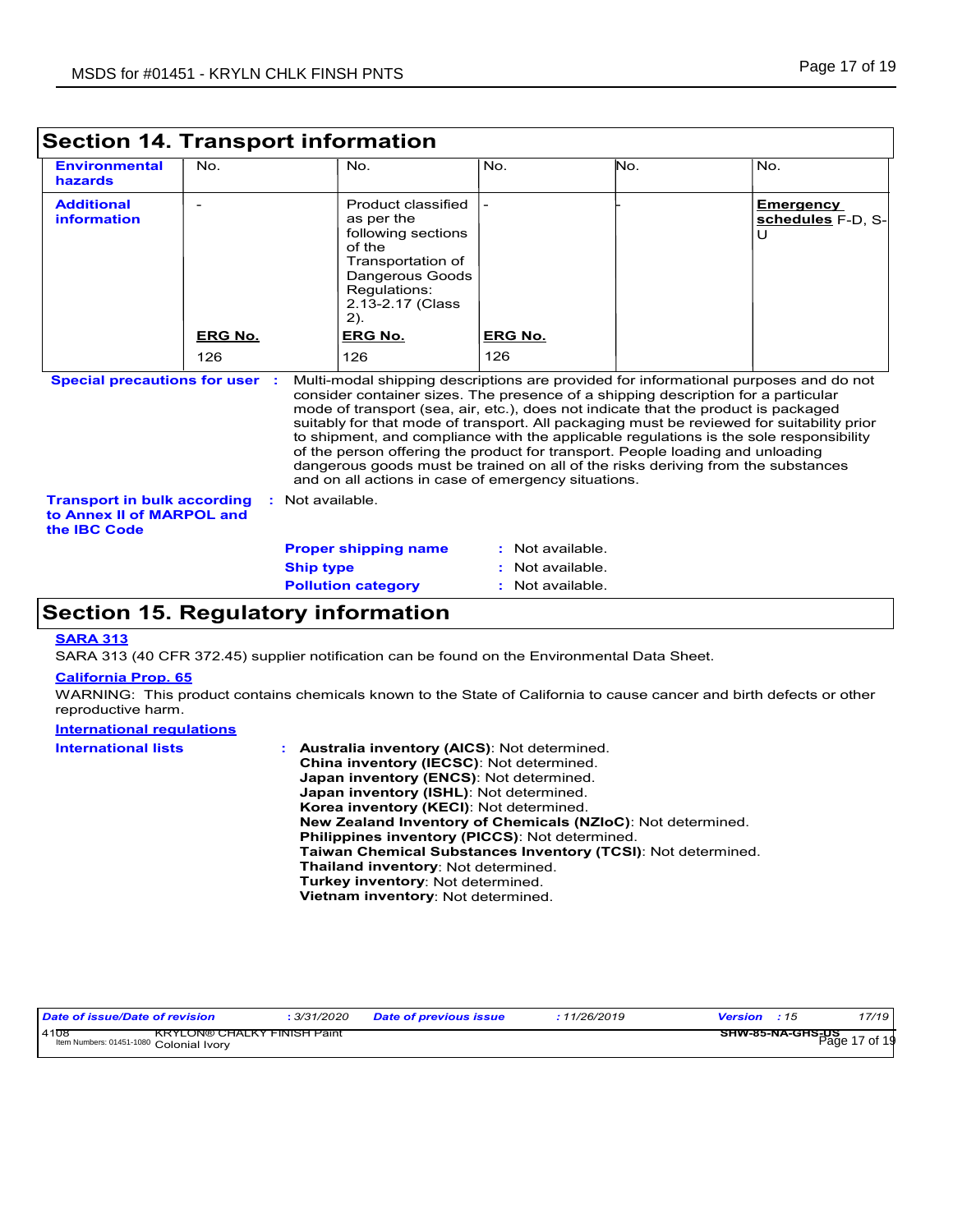## **Section 16. Other information**

|  |  |  | <b>Hazardous Material Information System (U.S.A.)</b> |  |  |  |
|--|--|--|-------------------------------------------------------|--|--|--|
|--|--|--|-------------------------------------------------------|--|--|--|



**The customer is responsible for determining the PPE code for this material. For more information on HMIS® Personal Protective Equipment (PPE) codes, consult the HMIS® Implementation Manual.**

**Caution: HMIS® ratings are based on a 0-4 rating scale, with 0 representing minimal hazards or risks, and 4 representing significant hazards or risks. Although HMIS® ratings and the associated label are not required on SDSs or products leaving a facility under 29 CFR 1910.1200, the preparer may choose to provide them. HMIS® ratings are to be used with a fully implemented HMIS® program. HMIS® is a registered trademark and service mark of the American Coatings Association, Inc.**

**Procedure used to derive the classification**

| <b>Classification</b>                                                                           | <b>Justification</b>  |
|-------------------------------------------------------------------------------------------------|-----------------------|
| FLAMMABLE AEROSOLS - Category 1                                                                 | On basis of test data |
| GASES UNDER PRESSURE - Compressed gas                                                           | Calculation method    |
| SKIN CORROSION/IRRITATION - Category 2                                                          | Calculation method    |
| SERIOUS EYE DAMAGE/ EYE IRRITATION - Category 2A                                                | Calculation method    |
| <b>SKIN SENSITIZATION - Category 1</b>                                                          | Calculation method    |
| CARCINOGENICITY - Category 2                                                                    | Calculation method    |
| SPECIFIC TARGET ORGAN TOXICITY (SINGLE EXPOSURE) (Respiratory tract<br>irritation) - Category 3 | Calculation method    |
| SPECIFIC TARGET ORGAN TOXICITY (SINGLE EXPOSURE) (Narcotic effects) -<br>Category 3             | Calculation method    |
| SPECIFIC TARGET ORGAN TOXICITY (REPEATED EXPOSURE) (lungs) - Category                           | Calculation method    |
| <b>ASPIRATION HAZARD - Category 1</b>                                                           | Calculation method    |

3/31/2020 **: History Date of printing Date of issue/Date of revision Version Date of previous issue :** 15 **:** 3/31/2020 **:** 11/26/2019 **Key to abbreviations :** ATE = Acute Toxicity Estimate BCF = Bioconcentration Factor GHS = Globally Harmonized System of Classification and Labelling of Chemicals IATA = International Air Transport Association IBC = Intermediate Bulk Container IMDG = International Maritime Dangerous Goods LogPow = logarithm of the octanol/water partition coefficient MARPOL = International Convention for the Prevention of Pollution From Ships, 1973 as modified by the Protocol of 1978. ("Marpol" = marine pollution) N/A = Not available SGG = Segregation Group UN = United Nations

**Indicates information that has changed from previously issued version.**

| Date of issue/Date of revision                                                        | 3/31/2020 | <b>Date of previous issue</b> | : 11/26/2019                                | <b>Version</b> : 15 | 18/19 |
|---------------------------------------------------------------------------------------|-----------|-------------------------------|---------------------------------------------|---------------------|-------|
| 4108<br><b>KRYLON® CHALKY FINISH Paint</b><br>Item Numbers: 01451-1080 Colonial Ivory |           |                               | —— <b>SHW-85-NA-GHS-US</b><br>Page 18 of 19 |                     |       |

**Notice to reader**